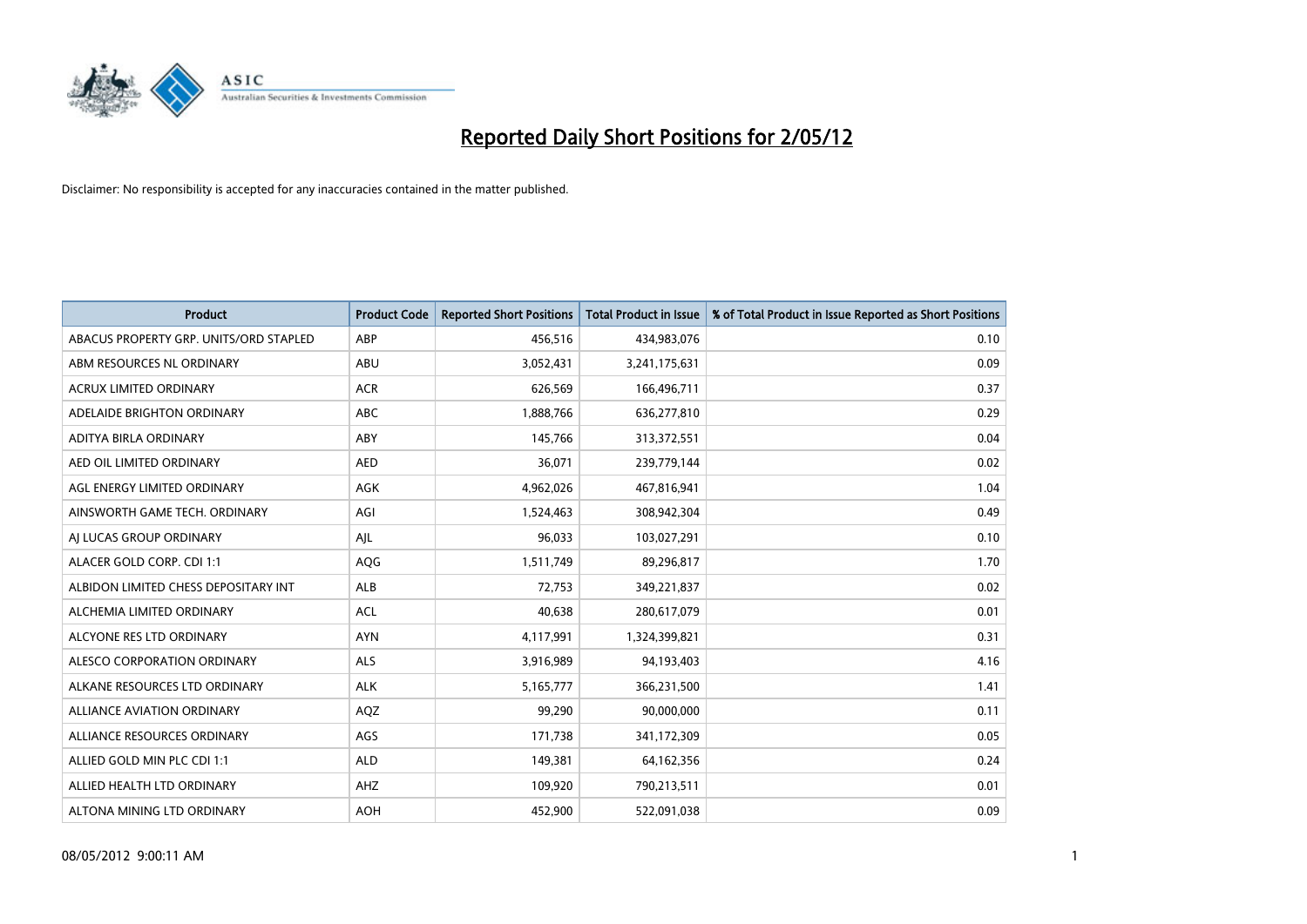

| <b>Product</b>                          | <b>Product Code</b> | <b>Reported Short Positions</b> | <b>Total Product in Issue</b> | % of Total Product in Issue Reported as Short Positions |
|-----------------------------------------|---------------------|---------------------------------|-------------------------------|---------------------------------------------------------|
| ALUMINA LIMITED ORDINARY                | <b>AWC</b>          | 85,182,093                      | 2,440,196,187                 | 3.46                                                    |
| AMALGAMATED HOLDINGS ORDINARY           | AHD                 | 5,101                           | 157,613,022                   | 0.00                                                    |
| AMCOM TELECOMM, ORDINARY                | AMM                 | 5,000                           | 241,491,904                   | 0.00                                                    |
| AMCOR LIMITED ORDINARY                  | AMC                 | 5,328,792                       | 1,206,684,923                 | 0.44                                                    |
| AMP LIMITED ORDINARY                    | AMP                 | 3,270,917                       | 2,894,931,180                 | 0.09                                                    |
| AMPELLA MINING ORDINARY                 | <b>AMX</b>          | 2,881,207                       | 240,600,493                   | 1.19                                                    |
| ANSELL LIMITED ORDINARY                 | <b>ANN</b>          | 2,991,598                       | 130,656,668                   | 2.30                                                    |
| ANTARES ENERGY LTD ORDINARY             | AZZ                 | 143,087                         | 260,000,000                   | 0.06                                                    |
| ANZ BANKING GRP LTD ORDINARY            | ANZ                 | 15,499,193                      | 2,679,519,517                 | 0.56                                                    |
| APA GROUP STAPLED SECURITIES            | <b>APA</b>          | 78,587,347                      | 644,485,583                   | 12.20                                                   |
| APN NEWS & MEDIA ORDINARY               | <b>APN</b>          | 27,380,570                      | 649,010,756                   | 4.23                                                    |
| AQUARIUS PLATINUM. ORDINARY             | AQP                 | 9,257,753                       | 470,312,578                   | 1.96                                                    |
| AQUILA RESOURCES ORDINARY               | <b>AQA</b>          | 4,523,564                       | 411,804,442                   | 1.07                                                    |
| ARAFURA RESOURCE LTD ORDINARY           | ARU                 | 9,980,179                       | 396,004,144                   | 2.52                                                    |
| ARB CORPORATION ORDINARY                | <b>ARP</b>          | 36,708                          | 72,481,302                    | 0.05                                                    |
| ARDENT LEISURE GROUP STAPLED SECURITIES | AAD                 | 213,866                         | 334,209,401                   | 0.07                                                    |
| ARISTOCRAT LEISURE ORDINARY             | ALL                 | 17,534,022                      | 550,502,889                   | 3.20                                                    |
| ASCIANO LIMITED ORDINARY                | <b>AIO</b>          | 1,506,888                       | 975,385,664                   | 0.16                                                    |
| ASG GROUP LIMITED ORDINARY              | ASZ                 | 108,313                         | 172,142,079                   | 0.06                                                    |
| ASPEN GROUP ORD/UNITS STAPLED           | APZ                 | 157,556                         | 596,206,393                   | 0.02                                                    |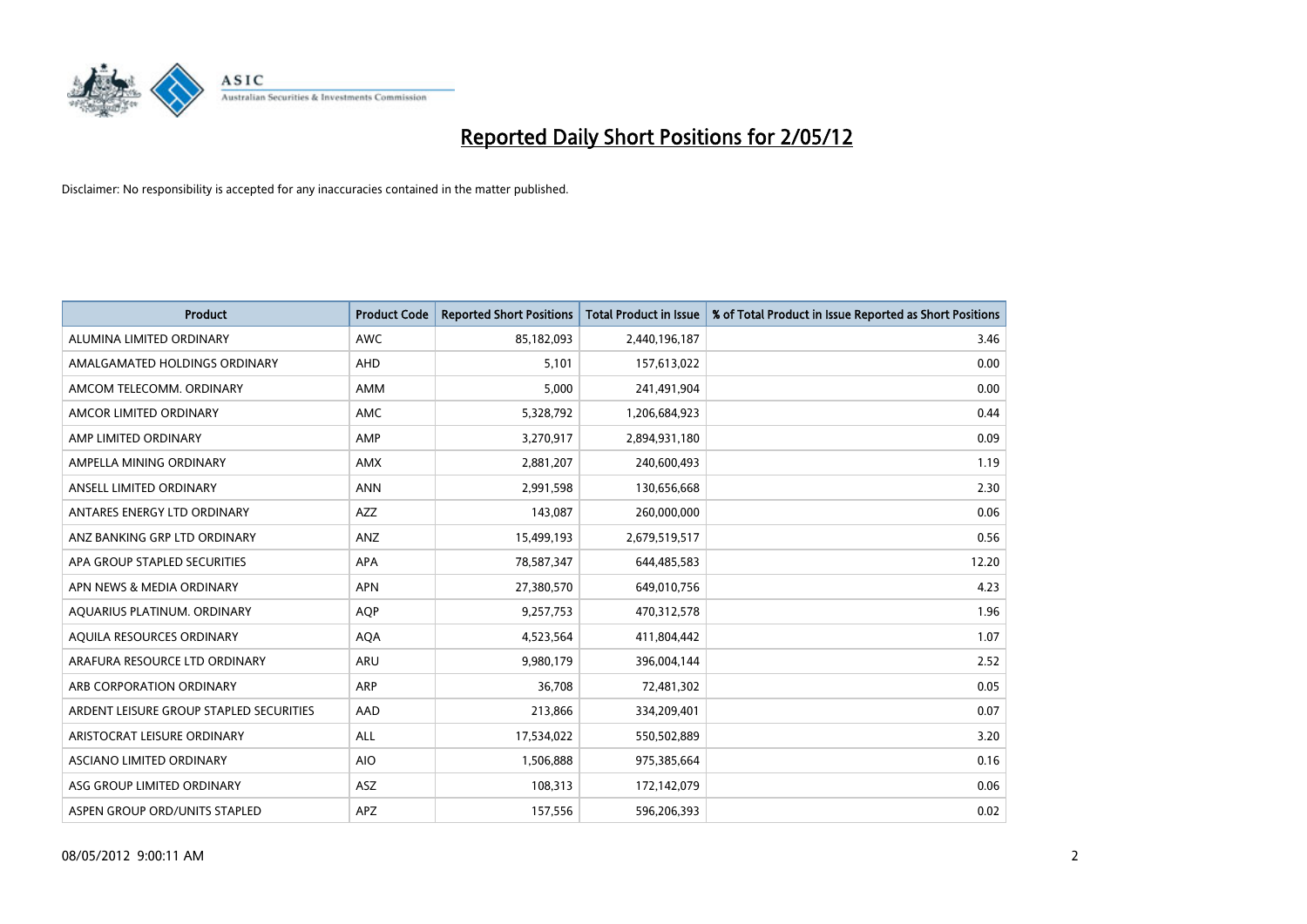

| <b>Product</b>                          | <b>Product Code</b> | <b>Reported Short Positions</b> | <b>Total Product in Issue</b> | % of Total Product in Issue Reported as Short Positions |
|-----------------------------------------|---------------------|---------------------------------|-------------------------------|---------------------------------------------------------|
| ASPIRE MINING LTD ORDINARY              | <b>AKM</b>          | 399,281                         | 620,594,556                   | 0.06                                                    |
| ASTON RES LTD ORDINARY                  | <b>AZT</b>          | 5,224                           | 205,762,509                   | 0.00                                                    |
| ASTRO JAP PROP GROUP STAPLED SECURITIES | AJA                 | 27,866                          | 58,445,002                    | 0.04                                                    |
| ASX LIMITED ORDINARY                    | ASX                 | 3,511,279                       | 175,136,729                   | 1.99                                                    |
| ATLAS IRON LIMITED ORDINARY             | <b>AGO</b>          | 14,093,553                      | 904,080,993                   | 1.55                                                    |
| AUCKLAND INTERNATION ORDINARY           | <b>AIA</b>          | 50,000                          | 1,327,230,189                 | 0.00                                                    |
| <b>AURORA OIL &amp; GAS ORDINARY</b>    | <b>AUT</b>          | 5,223,883                       | 411,655,343                   | 1.27                                                    |
| AUSDRILL LIMITED ORDINARY               | ASL                 | 926,510                         | 304,330,623                   | 0.30                                                    |
| AUSENCO LIMITED ORDINARY                | AAX                 | 686,281                         | 123,872,665                   | 0.55                                                    |
| AUSGOLD LIMITED ORDINARY                | <b>AUC</b>          | 50,000                          | 125,223,571                   | 0.04                                                    |
| AUSTAL LIMITED ORDINARY                 | ASB                 | 267,995                         | 188,193,007                   | 0.14                                                    |
| AUSTIN ENGINEERING ORDINARY             | ANG                 | 20,693                          | 72,314,403                    | 0.02                                                    |
| AUSTRALAND PROPERTY STAPLED SECURITY    | <b>ALZ</b>          | 384,559                         | 576,846,597                   | 0.07                                                    |
| AUSTRALIAN AGRICULT, ORDINARY           | AAC                 | 615,097                         | 312,905,085                   | 0.18                                                    |
| AUSTRALIAN INFRASTR, UNITS/ORDINARY     | <b>AIX</b>          | 11,336,593                      | 620,733,944                   | 1.84                                                    |
| AUSTRALIAN PHARM. ORDINARY              | API                 | 204,302                         | 488,115,883                   | 0.05                                                    |
| AUTOMOTIVE HOLDINGS ORDINARY            | AHE                 | 13,956                          | 260,579,682                   | 0.00                                                    |
| AVIENNINGS LIMITED ORDINARY             | <b>AVJ</b>          | 225,001                         | 274,588,694                   | 0.08                                                    |
| AWE LIMITED ORDINARY                    | <b>AWE</b>          | 3,769,146                       | 521,871,941                   | 0.74                                                    |
| AZIMUTH RES LTD ORDINARY                | <b>AZH</b>          | 753,590                         | 398,400,724                   | 0.19                                                    |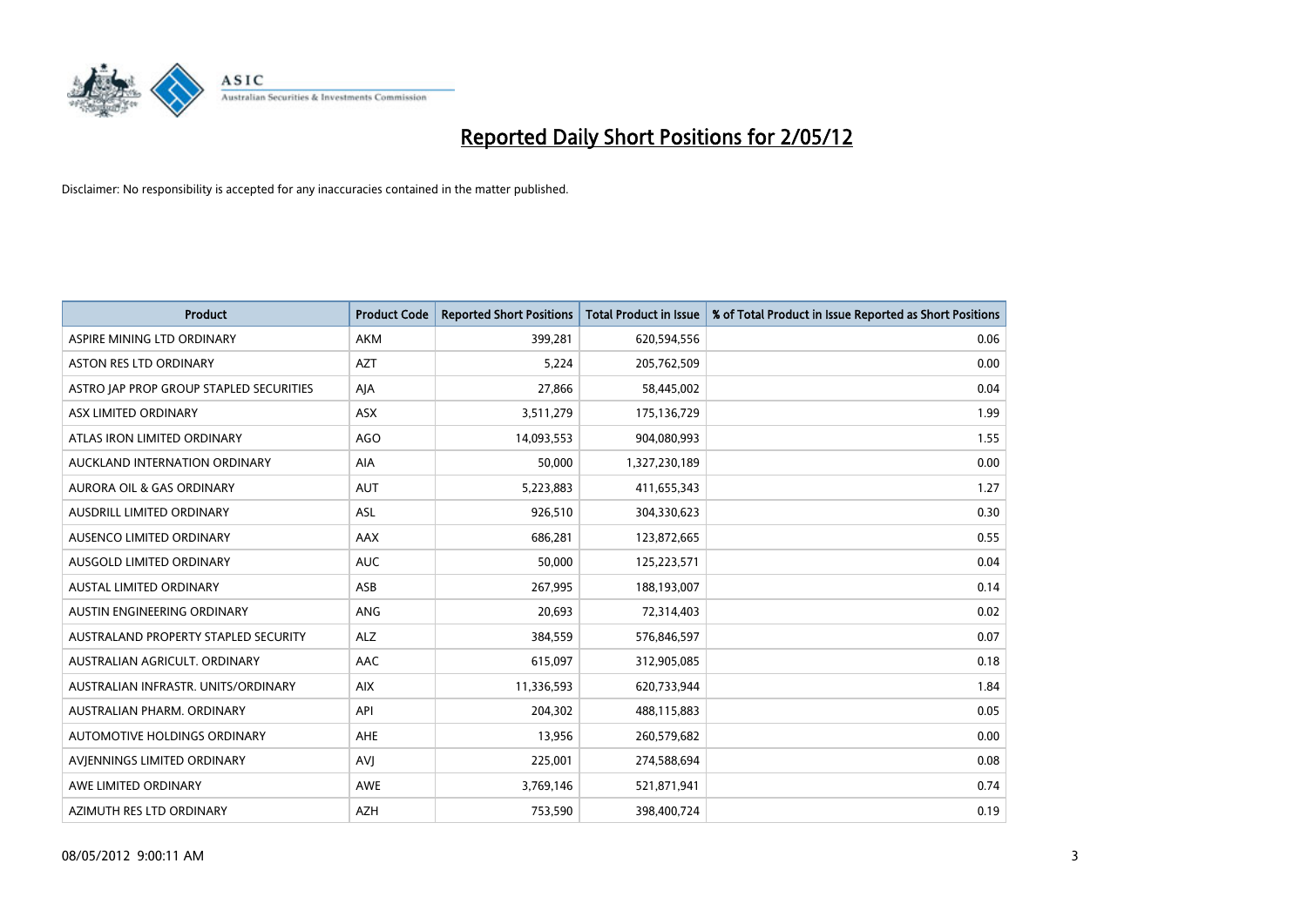

| <b>Product</b>                       | <b>Product Code</b> | <b>Reported Short Positions</b> | <b>Total Product in Issue</b> | % of Total Product in Issue Reported as Short Positions |
|--------------------------------------|---------------------|---------------------------------|-------------------------------|---------------------------------------------------------|
| AZUMAH RESOURCES ORDINARY            | <b>AZM</b>          | 2,437,986                       | 333,614,096                   | 0.73                                                    |
| <b>BANDANNA ENERGY ORDINARY</b>      | <b>BND</b>          | 3,616,700                       | 528,481,199                   | 0.68                                                    |
| BANK OF QUEENSLAND. ORDINARY         | <b>BOQ</b>          | 8,538,376                       | 304,034,664                   | 2.82                                                    |
| <b>BANNERMAN RESOURCES ORDINARY</b>  | <b>BMN</b>          | 10,000                          | 299,538,975                   | 0.00                                                    |
| <b>BASE RES LIMITED ORDINARY</b>     | <b>BSE</b>          | 815,446                         | 460,440,029                   | 0.18                                                    |
| <b>BATHURST RESOURCES ORDINARY</b>   | <b>BTU</b>          | 27,675,181                      | 695,747,997                   | 3.98                                                    |
| <b>BC IRON LIMITED ORDINARY</b>      | <b>BCI</b>          | 272,939                         | 103,861,000                   | 0.26                                                    |
| BEACH ENERGY LIMITED ORDINARY        | <b>BPT</b>          | 40,695,079                      | 1,199,253,779                 | 3.40                                                    |
| BEADELL RESOURCE LTD ORDINARY        | <b>BDR</b>          | 8,466,541                       | 716,004,752                   | 1.19                                                    |
| BENDIGO AND ADELAIDE ORDINARY        | <b>BEN</b>          | 4,210,229                       | 396,432,327                   | 1.05                                                    |
| BERKELEY RESOURCES ORDINARY          | <b>BKY</b>          | 1,761,384                       | 179,298,273                   | 0.99                                                    |
| BETASHARES ASX RES ETF UNITS         | <b>ORE</b>          | 78,350                          | 4,220,217                     | 1.86                                                    |
| <b>BHP BILLITON LIMITED ORDINARY</b> | <b>BHP</b>          | 18,150,806                      | 3,211,691,105                 | 0.52                                                    |
| <b>BILLABONG ORDINARY</b>            | <b>BBG</b>          | 24,620,794                      | 257,888,239                   | 9.52                                                    |
| <b>BIOTA HOLDINGS ORDINARY</b>       | <b>BTA</b>          | 475,519                         | 181,981,639                   | 0.26                                                    |
| <b>BLACKMORES LIMITED ORDINARY</b>   | <b>BKL</b>          | 100                             | 16,779,761                    | 0.00                                                    |
| <b>BLUESCOPE STEEL LTD ORDINARY</b>  | <b>BSL</b>          | 39,960,860                      | 3,349,185,247                 | 1.19                                                    |
| BOART LONGYEAR ORDINARY              | <b>BLY</b>          | 5,810,674                       | 461,163,412                   | 1.26                                                    |
| <b>BOOM LOGISTICS ORDINARY</b>       | <b>BOL</b>          | 23,866                          | 468,663,585                   | 0.00                                                    |
| <b>BORAL LIMITED, ORDINARY</b>       | <b>BLD</b>          | 36,352,060                      | 758,572,140                   | 4.80                                                    |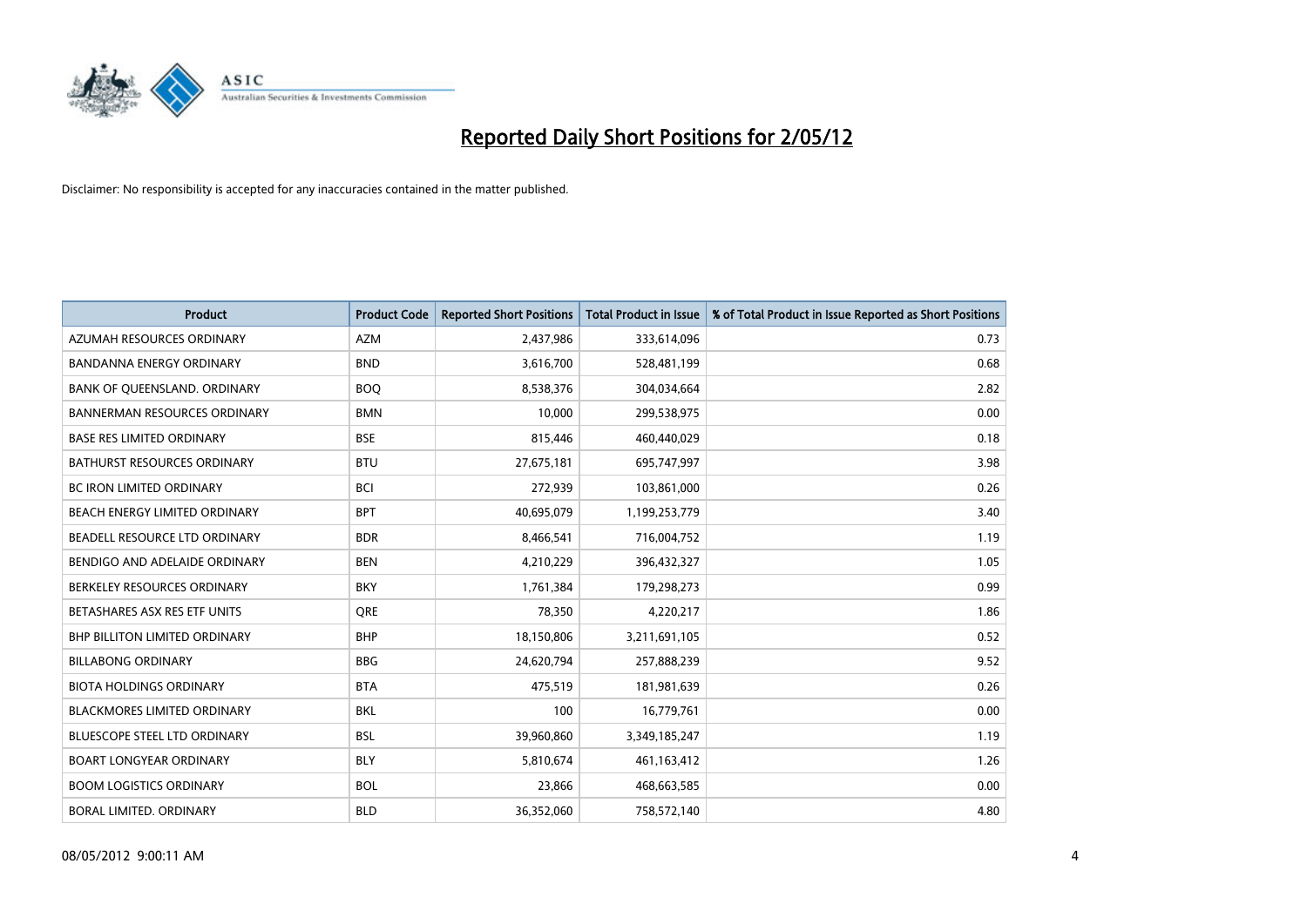

| <b>Product</b>                          | <b>Product Code</b> | <b>Reported Short Positions</b> | <b>Total Product in Issue</b> | % of Total Product in Issue Reported as Short Positions |
|-----------------------------------------|---------------------|---------------------------------|-------------------------------|---------------------------------------------------------|
| <b>BRADKEN LIMITED ORDINARY</b>         | <b>BKN</b>          | 7,590,095                       | 168,629,376                   | 4.50                                                    |
| <b>BRAMBLES LIMITED ORDINARY</b>        | <b>BXB</b>          | 9,962,528                       | 1,480,960,359                 | 0.66                                                    |
| <b>BREVILLE GROUP LTD ORDINARY</b>      | <b>BRG</b>          | 40,953                          | 130,095,322                   | 0.03                                                    |
| <b>BRICKWORKS LIMITED ORDINARY</b>      | <b>BKW</b>          | 25,101                          | 147,567,333                   | 0.02                                                    |
| <b>BROCKMAN RESOURCES ORDINARY</b>      | <b>BRM</b>          | 6,437                           | 145,053,151                   | 0.00                                                    |
| <b>BURU ENERGY ORDINARY</b>             | <b>BRU</b>          | 8,788,923                       | 234,219,477                   | 3.76                                                    |
| <b>BWP TRUST ORDINARY UNITS</b>         | <b>BWP</b>          | 381,638                         | 525,255,093                   | 0.07                                                    |
| <b>CABCHARGE AUSTRALIA ORDINARY</b>     | CAB                 | 518,244                         | 120,437,014                   | 0.43                                                    |
| CALTEX AUSTRALIA ORDINARY               | <b>CTX</b>          | 7,352,741                       | 270,000,000                   | 2.69                                                    |
| <b>CAMPBELL BROTHERS ORDINARY</b>       | <b>CPB</b>          | 1,691,418                       | 67,503,411                    | 2.52                                                    |
| CAPE LAMBERT RES LTD ORDINARY           | <b>CFE</b>          | 192,007                         | 689,108,792                   | 0.02                                                    |
| CARABELLA RES LTD ORDINARY              | <b>CLR</b>          | 71,976                          | 133,642,797                   | 0.06                                                    |
| <b>CARBON ENERGY ORDINARY</b>           | <b>CNX</b>          | 77,039                          | 772,293,626                   | 0.01                                                    |
| <b>CARDNO LIMITED ORDINARY</b>          | CDD                 | 62,693                          | 138,094,885                   | 0.04                                                    |
| CARNARVON PETROLEUM ORDINARY            | <b>CVN</b>          | 222,258                         | 694,644,634                   | 0.04                                                    |
| CARSALES.COM LTD ORDINARY               | <b>CRZ</b>          | 26,758,456                      | 233,684,223                   | 11.43                                                   |
| <b>CASH CONVERTERS ORDINARY</b>         | CCV                 | 41,599                          | 379,761,025                   | 0.01                                                    |
| CENTRO RETAIL AUST ORD/UNIT STAPLED SEC | <b>CRF</b>          | 6,332,564                       | 1,340,723,189                 | 0.48                                                    |
| <b>CERAMIC FUEL CELLS ORDINARY</b>      | <b>CFU</b>          | 146,512                         | 1,366,298,863                 | 0.00                                                    |
| <b>CFS RETAIL PROPERTY UNITS</b>        | <b>CFX</b>          | 59,204,786                      | 2,839,591,911                 | 2.09                                                    |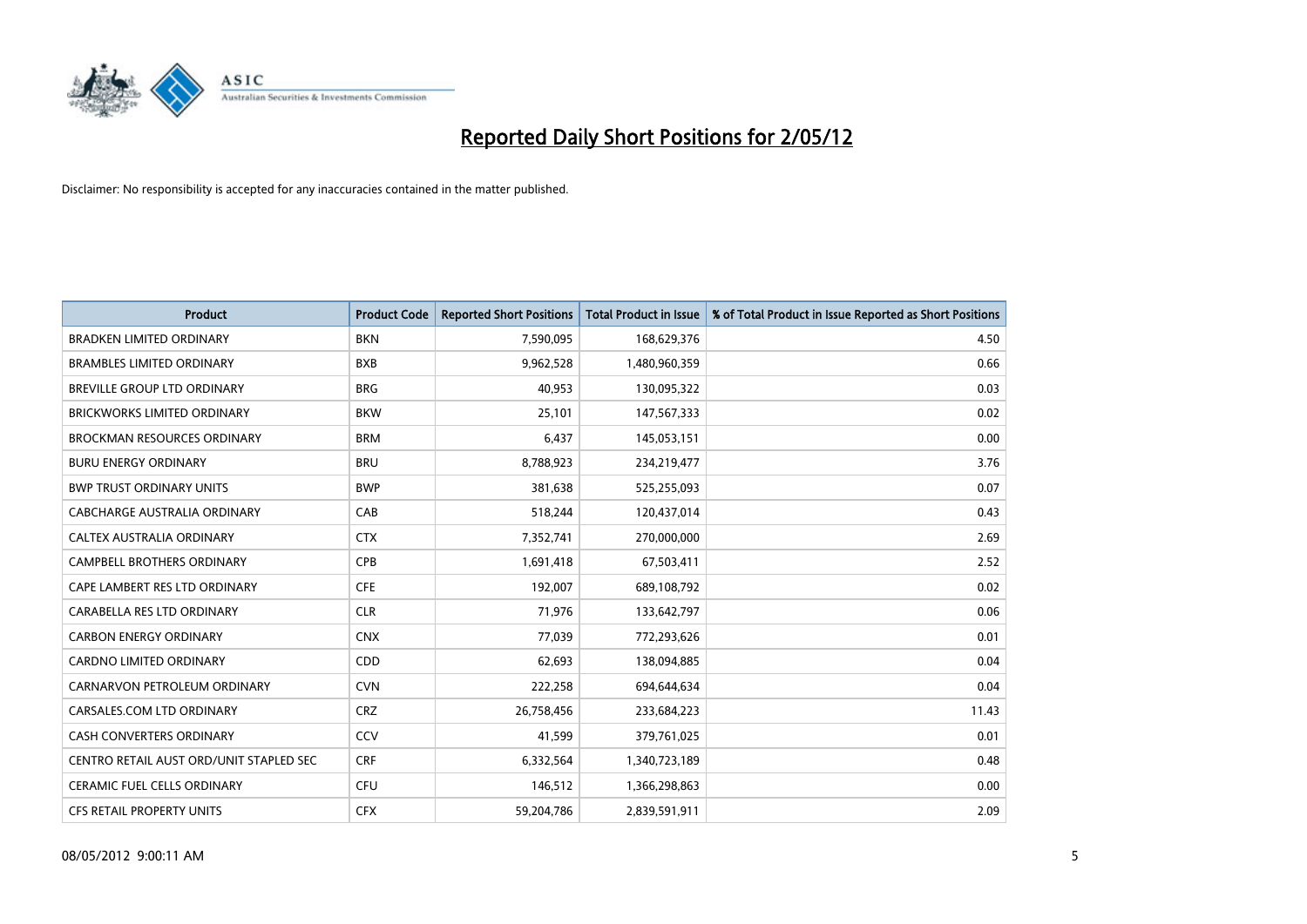

| <b>Product</b>                           | <b>Product Code</b> | <b>Reported Short Positions</b> | <b>Total Product in Issue</b> | % of Total Product in Issue Reported as Short Positions |
|------------------------------------------|---------------------|---------------------------------|-------------------------------|---------------------------------------------------------|
| <b>CGA MINING LIMITED ORDINARY</b>       | <b>CGX</b>          | 143,100                         | 337,725,726                   | 0.04                                                    |
| CHALLENGER DIV.PRO. STAPLED UNITS        | <b>CDI</b>          | 139,947                         | 883,903,667                   | 0.01                                                    |
| <b>CHALLENGER INFRAST, STAPLED UNITS</b> | <b>CIF</b>          | 151,154                         | 316,223,785                   | 0.05                                                    |
| <b>CHALLENGER LIMITED ORDINARY</b>       | <b>CGF</b>          | 4,875,555                       | 546,855,644                   | 0.90                                                    |
| CHARTER HALL GROUP STAPLED US PROHIBIT.  | <b>CHC</b>          | 210,573                         | 308,653,497                   | 0.05                                                    |
| <b>CHARTER HALL RETAIL UNITS</b>         | <b>COR</b>          | 917,008                         | 299,628,571                   | 0.30                                                    |
| <b>CHORUS LIMITED ORDINARY</b>           | <b>CNU</b>          | 936,034                         | 385,082,123                   | 0.25                                                    |
| CITIGOLD CORP LTD ORDINARY               | <b>CTO</b>          | 1,355,317                       | 1,105,078,301                 | 0.12                                                    |
| <b>CLOUGH LIMITED ORDINARY</b>           | <b>CLO</b>          | 108,164                         | 773,313,572                   | 0.01                                                    |
| <b>CNPR GRP UNITS/ORD STAPLED</b>        | <b>CNP</b>          | 2,537                           | 972,414,514                   | 0.00                                                    |
| COAL OF AFRICA LTD ORDINARY              | <b>CZA</b>          | 1,846,692                       | 662,484,573                   | 0.28                                                    |
| COALSPUR MINES LTD ORDINARY              | <b>CPL</b>          | 9,386,726                       | 620,729,899                   | 1.49                                                    |
| <b>COALWORKS LIMITED ORDINARY</b>        | <b>CWK</b>          | 9,000                           | 171,618,964                   | 0.01                                                    |
| <b>COBAR CONSOLIDATED ORDINARY</b>       | CCU                 | 262,926                         | 209,601,187                   | 0.12                                                    |
| COCA-COLA AMATIL ORDINARY                | <b>CCL</b>          | 9,938,703                       | 761,319,007                   | 1.29                                                    |
| <b>COCHLEAR LIMITED ORDINARY</b>         | COH                 | 6,285,205                       | 56,929,432                    | 11.02                                                   |
| <b>COCKATOO COAL ORDINARY</b>            | <b>COK</b>          | 11,161,369                      | 1,016,746,908                 | 1.10                                                    |
| <b>COKAL LTD ORDINARY</b>                | <b>CKA</b>          | 95,452                          | 411,046,892                   | 0.02                                                    |
| <b>COLLINS FOODS LTD ORDINARY</b>        | <b>CKF</b>          | 23,670                          | 93,000,003                    | 0.03                                                    |
| COMMONWEALTH BANK, ORDINARY              | <b>CBA</b>          | 28,982,504                      | 1,592,154,780                 | 1.79                                                    |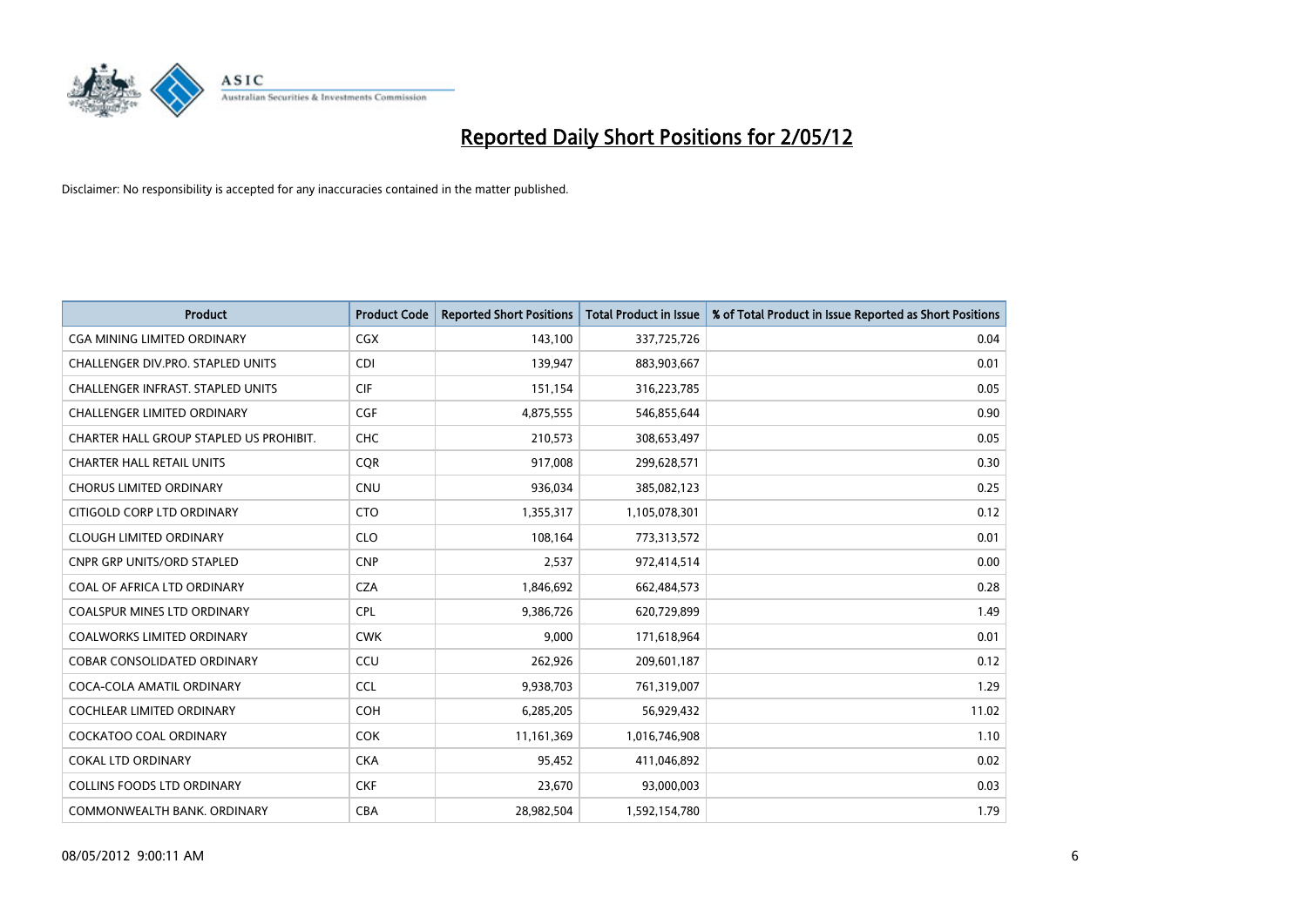

| <b>Product</b>                          | <b>Product Code</b> | <b>Reported Short Positions</b> | <b>Total Product in Issue</b> | % of Total Product in Issue Reported as Short Positions |
|-----------------------------------------|---------------------|---------------------------------|-------------------------------|---------------------------------------------------------|
| <b>COMMONWEALTH PROP ORDINARY UNITS</b> | <b>CPA</b>          | 34,189,156                      | 2,389,601,065                 | 1.44                                                    |
| <b>COMPASS RESOURCES ORDINARY</b>       | <b>CMR</b>          | 7,472                           | 1,403,744,100                 | 0.00                                                    |
| <b>COMPUTERSHARE LTD ORDINARY</b>       | <b>CPU</b>          | 6,673,028                       | 555,664,059                   | 1.21                                                    |
| CONSOLIDATED MEDIA. ORDINARY            | <b>CMJ</b>          | 1,520,768                       | 561,834,996                   | 0.26                                                    |
| CONTINENTAL COAL LTD ORDINARY           | CCC                 | 710,534                         | 421,018,421                   | 0.17                                                    |
| <b>COOPER ENERGY LTD ORDINARY</b>       | <b>COE</b>          | 319,055                         | 292,791,528                   | 0.11                                                    |
| <b>CREDIT CORP GROUP ORDINARY</b>       | <b>CCP</b>          | 4,756                           | 45,571,114                    | 0.01                                                    |
| <b>CROMWELL PROP STAPLED SECURITIES</b> | <b>CMW</b>          | 96,614                          | 1,168,086,516                 | 0.01                                                    |
| <b>CROWN LIMITED ORDINARY</b>           | <b>CWN</b>          | 3,691,665                       | 728,394,185                   | 0.52                                                    |
| <b>CSG LIMITED ORDINARY</b>             | CSV                 | 693,156                         | 282,567,499                   | 0.24                                                    |
| <b>CSL LIMITED ORDINARY</b>             | <b>CSL</b>          | 6,428,417                       | 514,490,422                   | 1.23                                                    |
| <b>CSR LIMITED ORDINARY</b>             | <b>CSR</b>          | 31,827,771                      | 506,000,315                   | 6.26                                                    |
| <b>CUDECO LIMITED ORDINARY</b>          | CDU                 | 2,050,023                       | 190,059,476                   | 1.09                                                    |
| <b>CUE ENERGY RESOURCE ORDINARY</b>     | <b>CUE</b>          | 3,058,861                       | 698,119,720                   | 0.43                                                    |
| <b>CUSTOMERS LIMITED ORDINARY</b>       | <b>CUS</b>          | 18,230                          | 134,869,357                   | 0.01                                                    |
| DART ENERGY LTD ORDINARY                | <b>DTE</b>          | 18,093,465                      | 736,141,536                   | 2.46                                                    |
| DAVID JONES LIMITED ORDINARY            | <b>DJS</b>          | 55,003,402                      | 524,940,325                   | 10.49                                                   |
| <b>DECMIL GROUP LIMITED ORDINARY</b>    | <b>DCG</b>          | 540,658                         | 166,492,757                   | 0.33                                                    |
| DEEP YELLOW LIMITED ORDINARY            | <b>DYL</b>          | 375                             | 1,128,736,403                 | 0.00                                                    |
| DEXUS PROPERTY GROUP STAPLED UNITS      | <b>DXS</b>          | 14,867,951                      | 4,839,024,176                 | 0.31                                                    |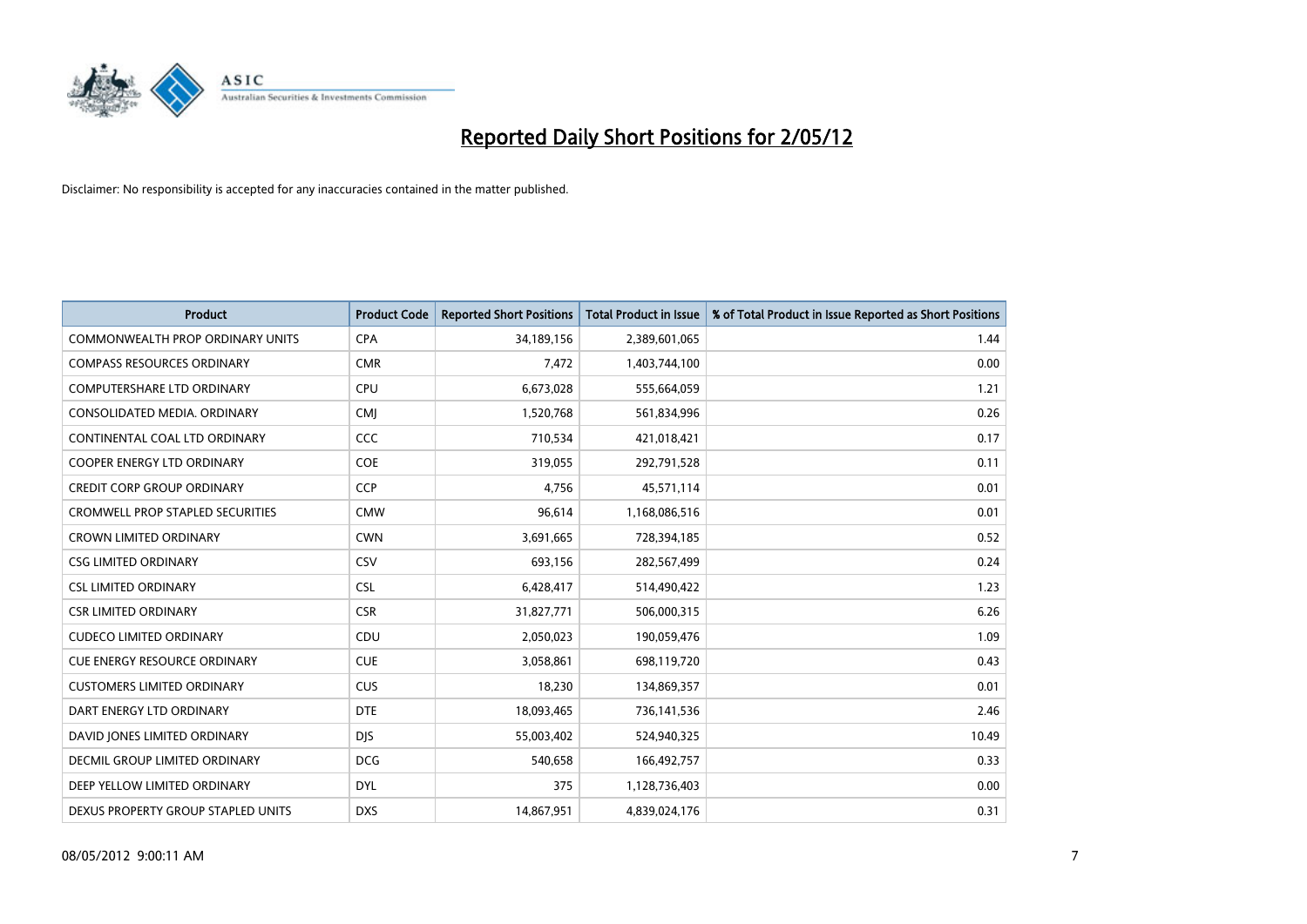

| <b>Product</b>                       | <b>Product Code</b> | <b>Reported Short Positions</b> | <b>Total Product in Issue</b> | % of Total Product in Issue Reported as Short Positions |
|--------------------------------------|---------------------|---------------------------------|-------------------------------|---------------------------------------------------------|
| DISCOVERY METALS LTD ORDINARY        | <b>DML</b>          | 7,369,177                       | 442,128,231                   | 1.68                                                    |
| DOMINO PIZZA ENTERPR ORDINARY        | <b>DMP</b>          | 529,340                         | 69,899,674                    | 0.76                                                    |
| DOWNER EDI LIMITED ORDINARY          | <b>DOW</b>          | 6,331,082                       | 429,100,296                   | 1.48                                                    |
| DRILLSEARCH ENERGY ORDINARY          | <b>DLS</b>          | 4,317,575                       | 337,449,196                   | 1.26                                                    |
| DUET GROUP STAPLED US PROHIBIT.      | <b>DUE</b>          | 12,582,077                      | 1,109,831,386                 | 1.15                                                    |
| DULUXGROUP LIMITED ORDINARY          | <b>DLX</b>          | 9,600,902                       | 367,456,259                   | 2.60                                                    |
| ECHO ENTERTAINMENT ORDINARY          | <b>EGP</b>          | 57,180,284                      | 688,019,737                   | 8.30                                                    |
| ELDERS LIMITED ORDINARY              | <b>ELD</b>          | 20,105,719                      | 448,598,480                   | 4.47                                                    |
| ELDORADO GOLD CORP CDI 1:1           | EAU                 | 41.274                          | 7,235,235                     | 0.57                                                    |
| ELEMENTAL MINERALS ORDINARY          | <b>ELM</b>          | 396,207                         | 243,614,280                   | 0.16                                                    |
| ELEMENTOS LIMITED ORDINARY           | <b>ELT</b>          | 16                              | 82,383,526                    | 0.00                                                    |
| <b>EMECO HOLDINGS ORDINARY</b>       | <b>EHL</b>          | 1,796,187                       | 631,237,586                   | 0.28                                                    |
| <b>ENDEAVOUR MIN CORP CDI 1:1</b>    | <b>EVR</b>          | 120,220                         | 119,047,006                   | 0.09                                                    |
| <b>ENERGY RESOURCES ORDINARY 'A'</b> | ERA                 | 5,961,712                       | 517,725,062                   | 1.14                                                    |
| <b>ENERGY WORLD CORPOR, ORDINARY</b> | <b>EWC</b>          | 23,317,989                      | 1,734,166,672                 | 1.34                                                    |
| ENVESTRA LIMITED ORDINARY            | <b>ENV</b>          | 7,931,616                       | 1,572,392,111                 | 0.48                                                    |
| EQUATORIAL RES LTD ORDINARY          | EQX                 | 78,157                          | 115,148,553                   | 0.06                                                    |
| <b>EUROZ LIMITED ORDINARY</b>        | EZL                 | 69,920                          | 143,633,668                   | 0.05                                                    |
| EVOLUTION MINING LTD ORDINARY        | <b>EVN</b>          | 2,771,831                       | 707,105,713                   | 0.40                                                    |
| EXCO RESOURCES LTD ORDINARY          | EXS                 | 50,060                          | 356,044,187                   | 0.01                                                    |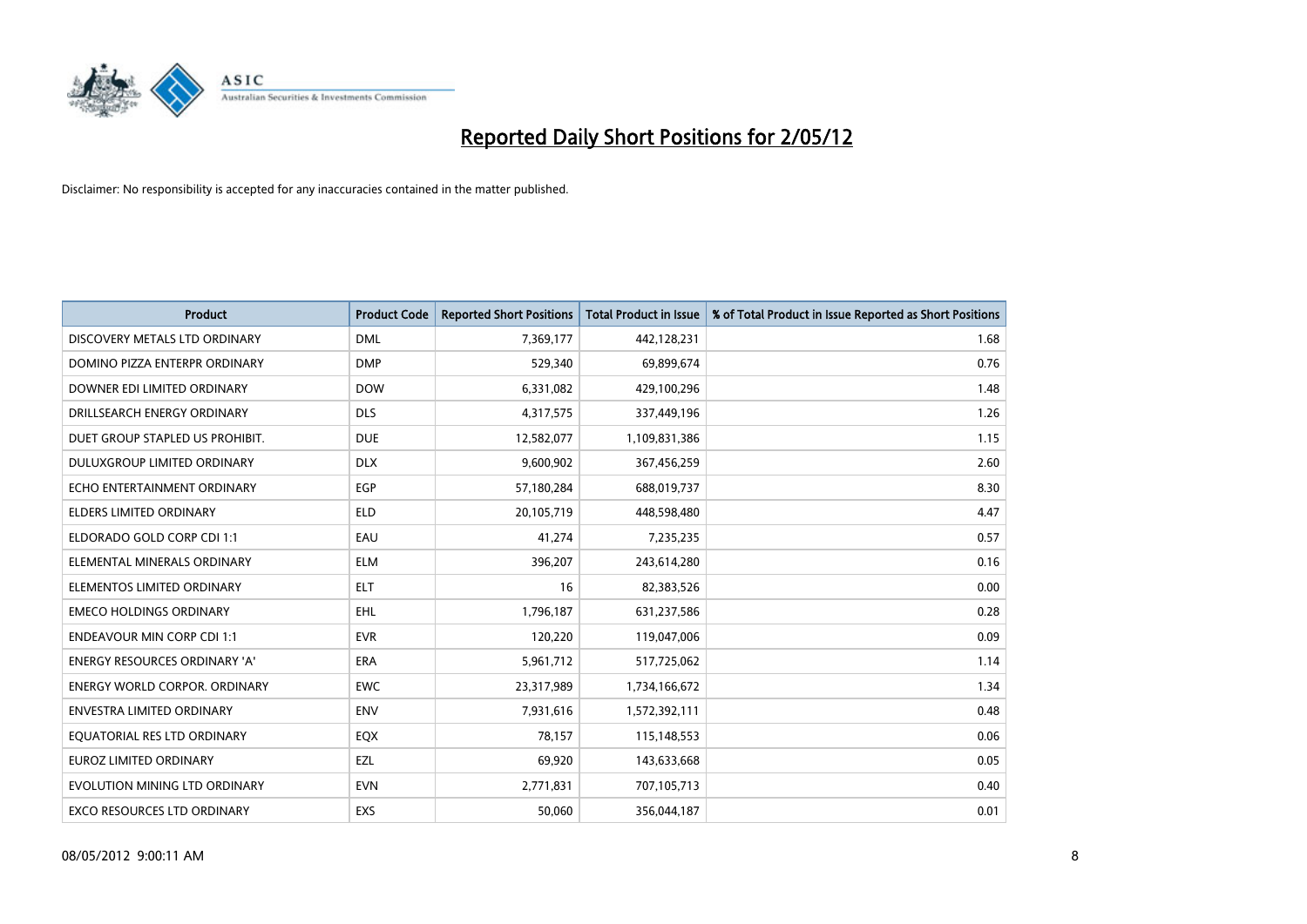

| <b>Product</b>                               | <b>Product Code</b> | <b>Reported Short Positions</b> | <b>Total Product in Issue</b> | % of Total Product in Issue Reported as Short Positions |
|----------------------------------------------|---------------------|---------------------------------|-------------------------------|---------------------------------------------------------|
| FAIRFAX MEDIA LTD ORDINARY                   | <b>FXJ</b>          | 257,927,222                     | 2,351,955,725                 | 10.97                                                   |
| <b>FANTASTIC HOLDINGS ORDINARY</b>           | <b>FAN</b>          | 94,415                          | 102,739,538                   | 0.09                                                    |
| <b>FAR LTD ORDINARY</b>                      | <b>FAR</b>          | 29,000,000                      | 2,499,846,742                 | 1.16                                                    |
| FISHER & PAYKEL H. ORDINARY                  | <b>FPH</b>          | 7,000                           | 530,053,399                   | 0.00                                                    |
| <b>FKP PROPERTY GROUP STAPLED SECURITIES</b> | <b>FKP</b>          | 30,584,395                      | 1,211,033,858                 | 2.53                                                    |
| FLEETWOOD CORP ORDINARY                      | <b>FWD</b>          | 125,388                         | 59,170,665                    | 0.21                                                    |
| FLETCHER BUILDING ORDINARY                   | <b>FBU</b>          | 10,252,395                      | 682,866,936                   | 1.51                                                    |
| FLEXIGROUP LIMITED ORDINARY                  | <b>FXL</b>          | 32,437                          | 279,911,147                   | 0.00                                                    |
| <b>FLIGHT CENTRE ORDINARY</b>                | <b>FLT</b>          | 10,574,128                      | 100,024,697                   | 10.57                                                   |
| FLINDERS MINES LTD ORDINARY                  | <b>FMS</b>          | 91,772                          | 1,821,300,404                 | 0.01                                                    |
| FOCUS MINERALS LTD ORDINARY                  | <b>FML</b>          | 569,558                         | 4,320,773,701                 | 0.01                                                    |
| <b>FORGE GROUP LIMITED ORDINARY</b>          | <b>FGE</b>          | 341,408                         | 83,469,014                    | 0.40                                                    |
| FORTESCUE METALS GRP ORDINARY                | <b>FMG</b>          | 120,952,516                     | 3,113,798,659                 | 3.83                                                    |
| <b>G.U.D. HOLDINGS ORDINARY</b>              | GUD                 | 786,505                         | 70,803,455                    | 1.10                                                    |
| <b>GALAXY RESOURCES ORDINARY</b>             | <b>GXY</b>          | 6,174,631                       | 360,858,793                   | 1.69                                                    |
| <b>GEODYNAMICS LIMITED ORDINARY</b>          | GDY                 | 850                             | 406,452,608                   | 0.00                                                    |
| <b>GINDALBIE METALS LTD ORDINARY</b>         | GBG                 | 30,233,070                      | 1,247,487,454                 | 2.41                                                    |
| <b>GLOBAL CONSTRUCTION ORDINARY</b>          | GCS                 | 50,000                          | 116,464,741                   | 0.04                                                    |
| <b>GLOUCESTER COAL ORDINARY</b>              | GCL                 | 1,170,054                       | 202,905,967                   | 0.57                                                    |
| <b>GOLD ROAD RES LTD ORDINARY</b>            | GOR                 | 158,619                         | 389,950,665                   | 0.05                                                    |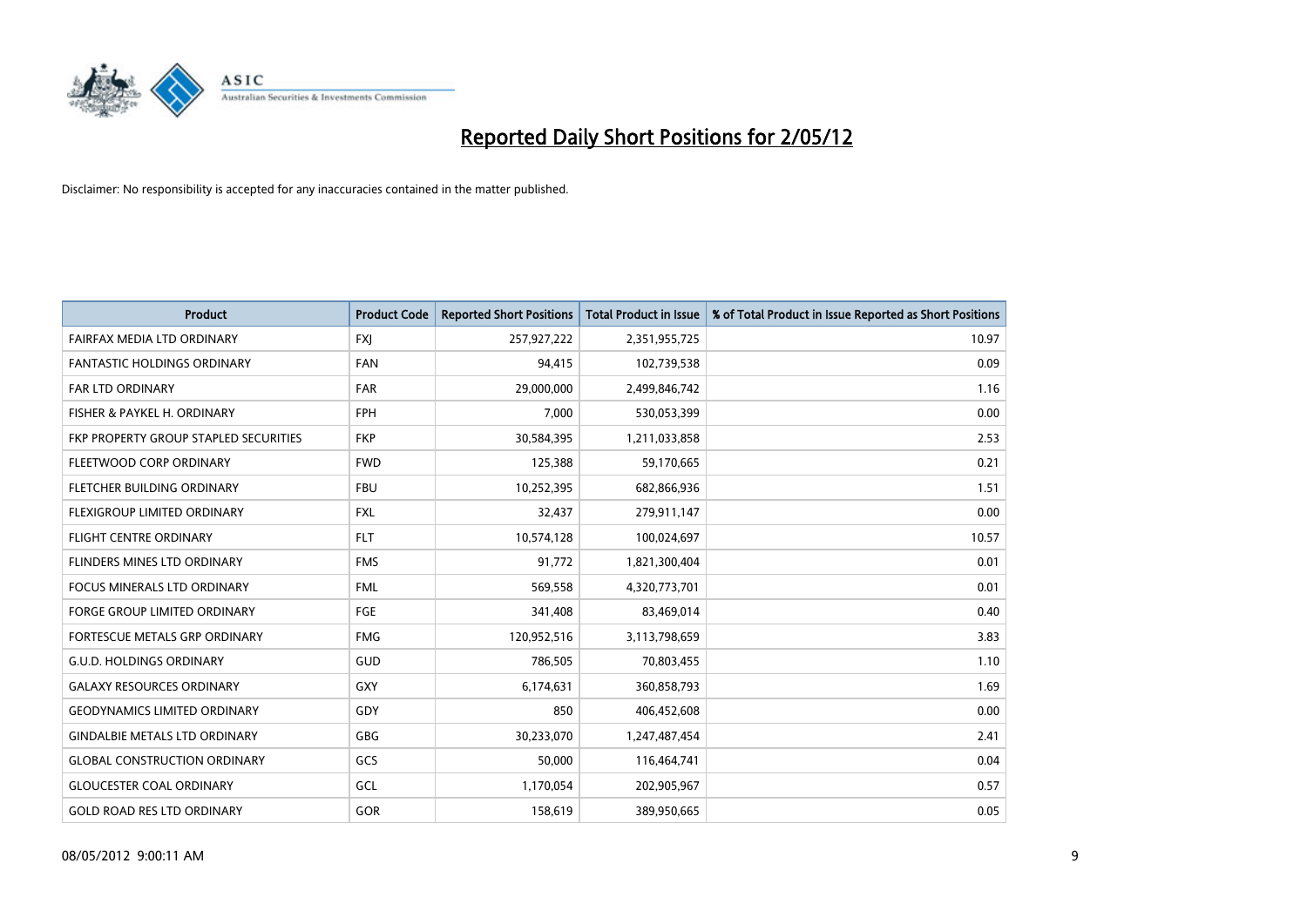

| <b>Product</b>                                   | <b>Product Code</b> | <b>Reported Short Positions</b> | <b>Total Product in Issue</b> | % of Total Product in Issue Reported as Short Positions |
|--------------------------------------------------|---------------------|---------------------------------|-------------------------------|---------------------------------------------------------|
| <b>GOODMAN FIELDER, ORDINARY</b>                 | <b>GFF</b>          | 30,316,256                      | 1,955,559,207                 | 1.53                                                    |
| <b>GOODMAN GROUP STAPLED US PROHIBIT.</b>        | <b>GMG</b>          | 17,260,157                      | 1,549,551,920                 | 1.11                                                    |
| <b>GPT GROUP STAPLED SEC.</b>                    | <b>GPT</b>          | 10,055,443                      | 1,795,093,746                 | 0.55                                                    |
| <b>GRAINCORP LIMITED A CLASS ORDINARY</b>        | <b>GNC</b>          | 645,313                         | 198,318,900                   | 0.33                                                    |
| <b>GRANGE RESOURCES, ORDINARY</b>                | <b>GRR</b>          | 148,420                         | 1,154,766,592                 | 0.01                                                    |
| <b>GREENLAND MIN EN LTD ORDINARY</b>             | GGG                 | 3,388,369                       | 416,390,488                   | 0.80                                                    |
| <b>GROWTHPOINT PROPERTY ORD/UNIT STAPLED SEC</b> | GOZ                 | 101,324                         | 291,904,374                   | 0.03                                                    |
| <b>GRYPHON MINERALS LTD ORDINARY</b>             | <b>GRY</b>          | 4,513,619                       | 348,264,983                   | 1.29                                                    |
| <b>GUILDFORD COAL LTD ORDINARY</b>               | <b>GUF</b>          | 1,322,555                       | 276,867,530                   | 0.49                                                    |
| <b>GUNNS LIMITED ORDINARY</b>                    | <b>GNS</b>          | 61,577,960                      | 848,401,559                   | 7.25                                                    |
| <b>GWA GROUP LTD ORDINARY</b>                    | <b>GWA</b>          | 16,245,684                      | 302,005,514                   | 5.38                                                    |
| HARVEY NORMAN ORDINARY                           | <b>HVN</b>          | 78,828,507                      | 1,062,316,784                 | 7.37                                                    |
| HASTIE GROUP LIMITED ORDINARY                    | <b>HST</b>          | 248,056                         | 137,353,504                   | 0.18                                                    |
| HASTINGS DIVERSIFIED STAPLED SECURITY            | <b>HDF</b>          | 1,151,228                       | 530,001,072                   | 0.21                                                    |
| <b>HAVILAH RESOURCES NL ORDINARY</b>             | <b>HAV</b>          | 82,544                          | 101,311,223                   | 0.08                                                    |
| <b>HENDERSON GROUP CDI 1:1</b>                   | <b>HGG</b>          | 16,069,301                      | 669,889,446                   | 2.40                                                    |
| HFA HOLDINGS LIMITED ORDINARY                    | <b>HFA</b>          | 3,809                           | 117,332,831                   | 0.00                                                    |
| HIGHLANDS PACIFIC ORDINARY                       | <b>HIG</b>          | 77,597                          | 686,202,481                   | 0.01                                                    |
| HILLGROVE RES LTD ORDINARY                       | <b>HGO</b>          | 12,275,258                      | 793,698,575                   | 1.54                                                    |
| HILLS HOLDINGS LTD ORDINARY                      | <b>HIL</b>          | 3,505,432                       | 246,500,444                   | 1.40                                                    |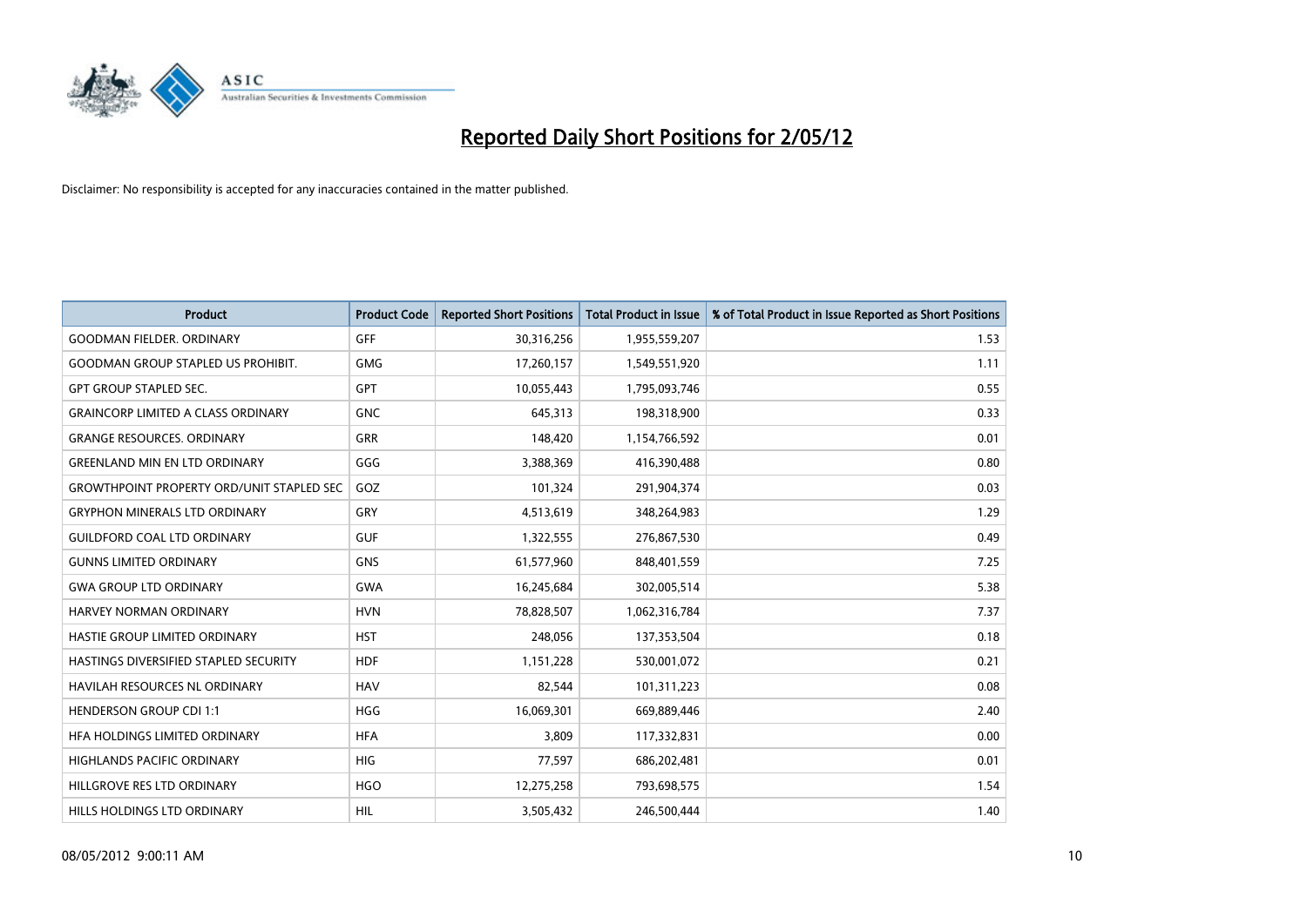

| Product                                       | <b>Product Code</b> | <b>Reported Short Positions</b> | <b>Total Product in Issue</b> | % of Total Product in Issue Reported as Short Positions |
|-----------------------------------------------|---------------------|---------------------------------|-------------------------------|---------------------------------------------------------|
| HORIZON OIL LIMITED ORDINARY                  | <b>HZN</b>          | 26,991,735                      | 1,130,811,515                 | 2.38                                                    |
| <b>ICON ENERGY LIMITED ORDINARY</b>           | <b>ICN</b>          | 3,487                           | 469,301,394                   | 0.00                                                    |
| <b>IINET LIMITED ORDINARY</b>                 | <b>IIN</b>          | 21,740                          | 160,968,847                   | 0.00                                                    |
| ILUKA RESOURCES ORDINARY                      | ILU                 | 26,347,703                      | 418,700,517                   | 6.29                                                    |
| <b>IMDEX LIMITED ORDINARY</b>                 | <b>IMD</b>          | 180.780                         | 207,750,426                   | 0.09                                                    |
| IMF (AUSTRALIA) LTD ORDINARY                  | <b>IMF</b>          | 183,742                         | 123,828,193                   | 0.15                                                    |
| <b>INCITEC PIVOT ORDINARY</b>                 | IPL                 | 5,216,038                       | 1,628,730,107                 | 0.31                                                    |
| <b>INDEPENDENCE GROUP ORDINARY</b>            | <b>IGO</b>          | 8,018,927                       | 232,882,535                   | 3.44                                                    |
| INDOPHIL RESOURCES ORDINARY                   | <b>IRN</b>          | 421,457                         | 1,203,146,194                 | 0.03                                                    |
| <b>INDUSTREA LIMITED ORDINARY</b>             | IDL                 | 474,417                         | 370,268,218                   | 0.14                                                    |
| <b>INFIGEN ENERGY STAPLED SECURITIES</b>      | <b>IFN</b>          | 4,404,720                       | 762,265,972                   | 0.59                                                    |
| <b>INSURANCE AUSTRALIA ORDINARY</b>           | IAG                 | 3,351,178                       | 2,079,034,021                 | 0.15                                                    |
| INTEGRA MINING LTD, ORDINARY                  | <b>IGR</b>          | 4,048,206                       | 846,293,881                   | 0.48                                                    |
| <b>INTREPID MINES ORDINARY</b>                | <b>IAU</b>          | 5,504,174                       | 524,456,741                   | 1.06                                                    |
| <b>INVESTA OFFICE FUND STAPLED SECURITIES</b> | <b>IOF</b>          | 1,713,960                       | 614,047,458                   | 0.27                                                    |
| <b>INVOCARE LIMITED ORDINARY</b>              | <b>IVC</b>          | 2,621,552                       | 110,030,298                   | 2.38                                                    |
| <b>ION LIMITED ORDINARY</b>                   | <b>ION</b>          | 164,453                         | 256,365,105                   | 0.06                                                    |
| <b>IOOF HOLDINGS LTD ORDINARY</b>             | IFL                 | 1,086,019                       | 229,794,395                   | 0.47                                                    |
| <b>IRESS MARKET TECH. ORDINARY</b>            | <b>IRE</b>          | 2,487,674                       | 127,036,010                   | 1.96                                                    |
| <b>IRON ORE HOLDINGS ORDINARY</b>             | <b>IOH</b>          | 39,352                          | 165,862,170                   | 0.02                                                    |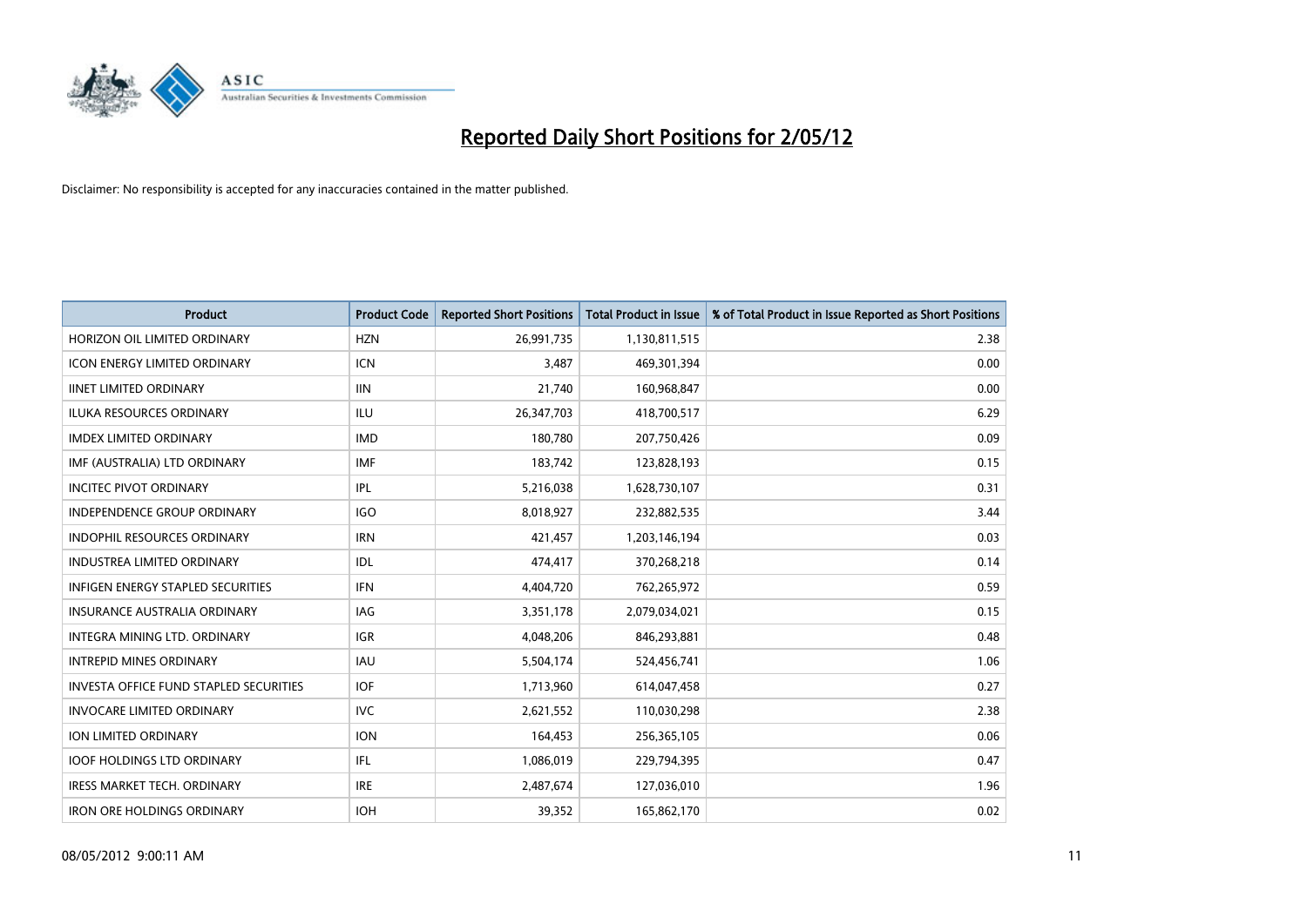

| Product                                   | <b>Product Code</b> | <b>Reported Short Positions</b> |                               |                                                         |
|-------------------------------------------|---------------------|---------------------------------|-------------------------------|---------------------------------------------------------|
|                                           |                     |                                 | <b>Total Product in Issue</b> | % of Total Product in Issue Reported as Short Positions |
| ISHARES GLB HEALTH CDI 1:1                | IXJ                 | 1,578                           | 13,050,000                    | 0.01                                                    |
| ISHARES MSCI AUS 200 ISHARES MSCI AUS 200 | <b>IOZ</b>          | 24,109                          | 4,352,373                     | 0.55                                                    |
| <b>ISHARES MSCI BRIC CDI 1:1</b>          | <b>IBK</b>          | 2,402                           | 3,650,000                     | 0.07                                                    |
| ISHARES MSCI EM MKTS CDI 1:1              | <b>IEM</b>          | 877                             | 425,700,000                   | 0.00                                                    |
| ISHARES MSCI JAPAN CDI 1:1                | <b>IIP</b>          | 63,150                          | 822,000,000                   | 0.01                                                    |
| ISHARES S&P ASIA 50 CDI 1:1               | <b>IAA</b>          | 12,408                          | 1,700,000                     | 0.73                                                    |
| <b>ISHARES S&amp;P EU 350 CDI 1:1</b>     | IEU                 | 1,945                           | 50,800,000                    | 0.00                                                    |
| ISHARES S&P HIGH DIV ISHARES S&P HIGH DIV | <b>IHD</b>          | 95,719                          | 2,903,027                     | 3.30                                                    |
| ISHARES SMALL ORDS ISHARES SMALL ORDS     | <b>ISO</b>          | 725,044                         | 5,703,165                     | 12.71                                                   |
| <b>IVANHOE AUSTRALIA ORDINARY</b>         | <b>IVA</b>          | 2,383,686                       | 553,921,745                   | 0.42                                                    |
| JAMES HARDIE INDUST CHESS DEPOSITARY INT  | <b>IHX</b>          | 16,050,517                      | 437,175,963                   | 3.68                                                    |
| <b>JB HI-FI LIMITED ORDINARY</b>          | <b>JBH</b>          | 23,509,543                      | 98,850,643                    | 23.77                                                   |
| <b>JUPITER MINES ORDINARY</b>             | <b>IMS</b>          | 50,383                          | 1,806,834,044                 | 0.00                                                    |
| <b>KAGARA LTD ORDINARY</b>                | KZL                 | 10,132,296                      | 798,953,117                   | 1.25                                                    |
| KANGAROO RES LTD ORDINARY                 | <b>KRL</b>          | 183,105                         | 3,434,430,012                 | 0.00                                                    |
| KAROON GAS AUSTRALIA ORDINARY             | <b>KAR</b>          | 1,017,385                       | 221,420,769                   | 0.45                                                    |
| KATHMANDU HOLD LTD ORDINARY               | <b>KMD</b>          | 1,705,878                       | 200,000,000                   | 0.85                                                    |
| <b>KBL MINING LIMITED ORDINARY</b>        | KBL                 | 1,820                           | 241,361,631                   | 0.00                                                    |
| <b>KENTOR GOLD LIMITED ORDINARY</b>       | KGL                 | 11,590                          | 106,209,874                   | 0.01                                                    |
| <b>KEYBRIDGE CAPITAL ORDINARY</b>         | <b>KBC</b>          | 1                               | 172,070,564                   | 0.00                                                    |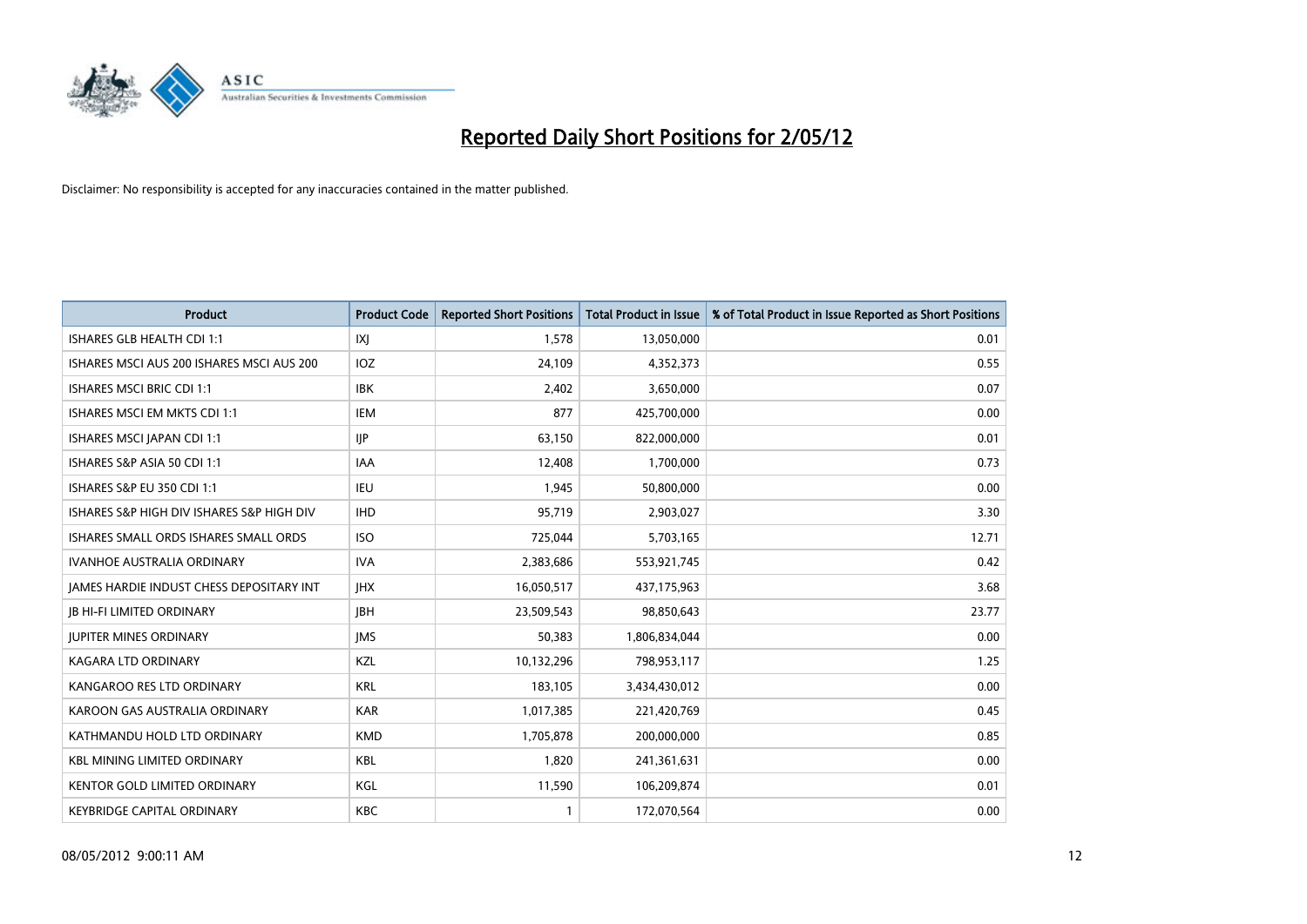

| <b>Product</b>                        | <b>Product Code</b> | <b>Reported Short Positions</b> | <b>Total Product in Issue</b> | % of Total Product in Issue Reported as Short Positions |
|---------------------------------------|---------------------|---------------------------------|-------------------------------|---------------------------------------------------------|
| KINGSGATE CONSOLID. ORDINARY          | <b>KCN</b>          | 4,391,584                       | 151,169,756                   | 2.89                                                    |
| KINGSROSE MINING LTD ORDINARY         | <b>KRM</b>          | 47,862                          | 279,355,062                   | 0.01                                                    |
| LEIGHTON HOLDINGS ORDINARY            | LEI                 | 10,362,469                      | 337,087,596                   | 3.06                                                    |
| LEND LEASE GROUP UNIT/ORD STAPLED     | <b>LLC</b>          | 4,270,780                       | 572,789,827                   | 0.73                                                    |
| LINC ENERGY LTD ORDINARY              | <b>LNC</b>          | 14,237,039                      | 504,487,631                   | 2.80                                                    |
| LIQUEFIED NATURAL ORDINARY            | LNG                 | 272,800                         | 267,699,015                   | 0.10                                                    |
| LUDOWICI LIMITED ORDINARY             | LDW                 | 6,524                           | 29,623,203                    | 0.02                                                    |
| LYNAS CORPORATION ORDINARY            | <b>LYC</b>          | 155,317,025                     | 1,714,496,913                 | 9.06                                                    |
| <b>M2 TELECOMMUNICATION ORDINARY</b>  | <b>MTU</b>          | 2,521,273                       | 125,026,410                   | 2.00                                                    |
| M2 TELECOMMUNICATION RIGHTS 04-MAY-12 | <b>MTUR</b>         | 144,362                         | 31,249,103                    | 0.46                                                    |
| MACA LIMITED ORDINARY                 | <b>MLD</b>          | 78,557                          | 150,000,000                   | 0.06                                                    |
| <b>MACMAHON HOLDINGS ORDINARY</b>     | MAH                 | 6,475,709                       | 738,631,705                   | 0.88                                                    |
| MACO ATLAS ROADS GRP ORDINARY STAPLED | <b>MOA</b>          | 6,483,915                       | 464,279,594                   | 1.41                                                    |
| MACQUARIE GROUP LTD ORDINARY          | <b>MOG</b>          | 8,906,094                       | 348,588,304                   | 2.52                                                    |
| MARENGO MINING ORDINARY               | <b>MGO</b>          | 39,850                          | 1,003,745,113                 | 0.00                                                    |
| <b>MATRIX C &amp; E LTD ORDINARY</b>  | <b>MCE</b>          | 664,427                         | 77,081,507                    | 0.86                                                    |
| MAVERICK DRILLING ORDINARY            | <b>MAD</b>          | 212,144                         | 267,594,286                   | 0.08                                                    |
| MCMILLAN SHAKESPEARE ORDINARY         | <b>MMS</b>          | 15,924                          | 74,523,965                    | 0.01                                                    |
| MEDUSA MINING LTD ORDINARY            | <b>MML</b>          | 3,046,094                       | 188,903,911                   | 1.62                                                    |
| MELBOURNE IT LIMITED ORDINARY         | <b>MLB</b>          | 5,469                           | 81,965,992                    | 0.01                                                    |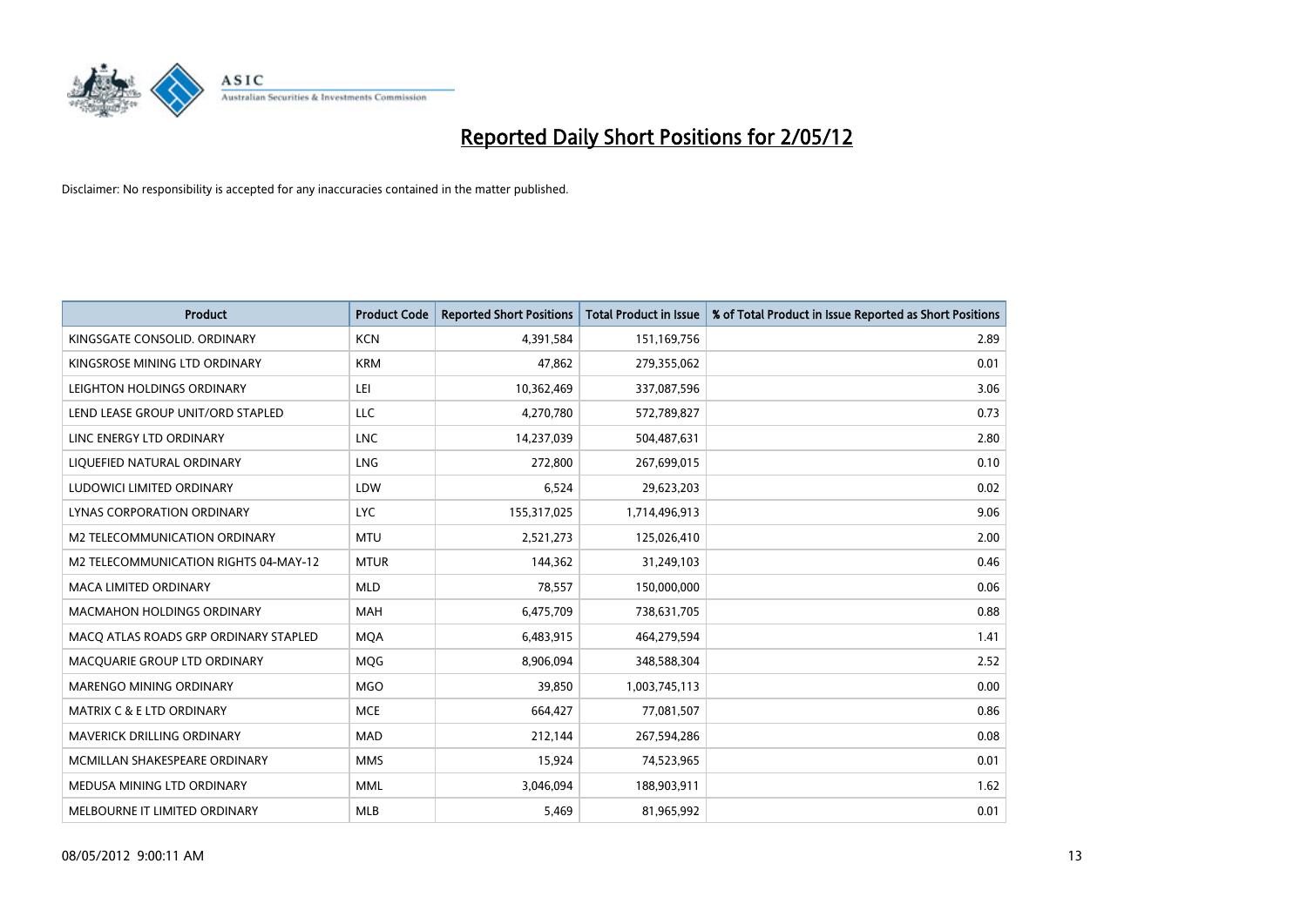

| <b>Product</b>                  | <b>Product Code</b> | <b>Reported Short Positions</b> | <b>Total Product in Issue</b> | % of Total Product in Issue Reported as Short Positions |
|---------------------------------|---------------------|---------------------------------|-------------------------------|---------------------------------------------------------|
| MEO AUSTRALIA LTD ORDINARY      | <b>MEO</b>          | 4,686,678                       | 539,913,260                   | 0.88                                                    |
| MERMAID MARINE ORDINARY         | <b>MRM</b>          | 406,710                         | 219,311,642                   | 0.19                                                    |
| MESOBLAST LIMITED ORDINARY      | <b>MSB</b>          | 13,804,421                      | 284,478,361                   | 4.85                                                    |
| METALS X LIMITED ORDINARY       | <b>MLX</b>          | 321,052                         | 1,320,540,009                 | 0.03                                                    |
| METCASH LIMITED ORDINARY        | <b>MTS</b>          | 38,490,451                      | 771,345,864                   | 4.99                                                    |
| METMINCO LIMITED ORDINARY       | <b>MNC</b>          | 2,160,909                       | 1,749,541,573                 | 0.11                                                    |
| MHM METALS LIMITED ORDINARY     | <b>MHM</b>          | 58,633                          | 104,452,318                   | 0.06                                                    |
| MICLYN EXP OFFSHR ORDINARY      | <b>MIO</b>          | 998,722                         | 278,515,705                   | 0.35                                                    |
| MIDDLE ISLAND RES ORDINARY      | <b>MDI</b>          | 20,000                          | 89,110,449                    | 0.02                                                    |
| MILTON CORPORATION ORDINARY     | <b>MLT</b>          | 12,800                          | 121,625,655                   | 0.01                                                    |
| MINCOR RESOURCES NL ORDINARY    | <b>MCR</b>          | 1,457,560                       | 194,354,889                   | 0.75                                                    |
| MINERAL DEPOSITS ORDINARY       | <b>MDL</b>          | 36,896                          | 83,538,786                    | 0.04                                                    |
| MINERAL RESOURCES. ORDINARY     | <b>MIN</b>          | 650,699                         | 184,856,018                   | 0.32                                                    |
| MIRABELA NICKEL LTD ORDINARY    | <b>MBN</b>          | 11,151,882                      | 492,639,590                   | 2.25                                                    |
| MIRVAC GROUP STAPLED SECURITIES | <b>MGR</b>          | 12,721,864                      | 3,418,236,755                 | 0.36                                                    |
| MOLOPO ENERGY LTD ORDINARY      | <b>MPO</b>          | 477,569                         | 245,579,810                   | 0.20                                                    |
| MOLY MINES LIMITED ORDINARY     | <b>MOL</b>          | 65,328                          | 384,893,989                   | 0.02                                                    |
| MONADELPHOUS GROUP ORDINARY     | <b>MND</b>          | 2,345,292                       | 88,674,327                    | 2.64                                                    |
| MORTGAGE CHOICE LTD ORDINARY    | <b>MOC</b>          | 2,253,606                       | 120,319,572                   | 1.87                                                    |
| MOUNT GIBSON IRON ORDINARY      | MGX                 | 6,431,496                       | 1,085,433,524                 | 0.58                                                    |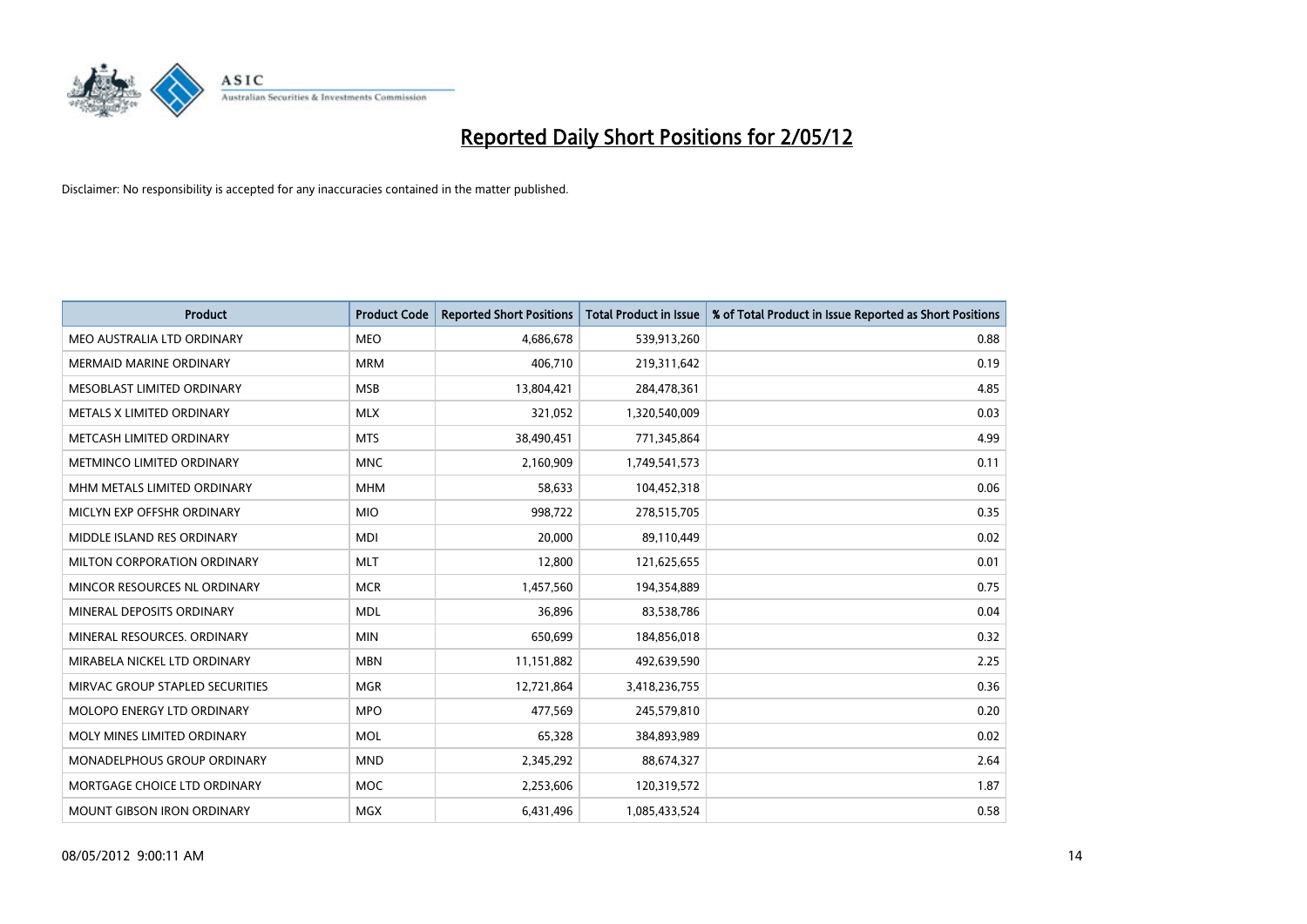

| <b>Product</b>                | <b>Product Code</b> | <b>Reported Short Positions</b> | <b>Total Product in Issue</b> | % of Total Product in Issue Reported as Short Positions |
|-------------------------------|---------------------|---------------------------------|-------------------------------|---------------------------------------------------------|
| MOUNT MAGNET SOUTH ORDINARY   | <b>MUM</b>          | 543,548                         | 369,315,612                   | 0.15                                                    |
| MURCHISON METALS LTD ORDINARY | <b>MMX</b>          | 4,449,401                       | 450,093,277                   | 0.99                                                    |
| MYER HOLDINGS LTD ORDINARY    | <b>MYR</b>          | 70,779,019                      | 583,384,551                   | 12.11                                                   |
| NATIONAL AUST, BANK ORDINARY  | <b>NAB</b>          | 14,217,108                      | 2,239,201,841                 | 0.63                                                    |
| NAVIGATOR RESOURCES ORDINARY  | <b>NAV</b>          | 500                             | 2,222,216,576                 | 0.00                                                    |
| NAVITAS LIMITED ORDINARY      | <b>NVT</b>          | 10,858,139                      | 375,318,628                   | 2.90                                                    |
| NEON ENERGY LIMITED ORDINARY  | <b>NEN</b>          | 349,921                         | 436,464,518                   | 0.08                                                    |
| NEW HOPE CORPORATION ORDINARY | <b>NHC</b>          | 1,181,588                       | 830,411,534                   | 0.15                                                    |
| NEWCREST MINING ORDINARY      | <b>NCM</b>          | 982,606                         | 765,172,229                   | 0.12                                                    |
| NEWS CORP A NON-VOTING CDI    | <b>NWSLV</b>        | 3,257,155                       | 1,638,519,301                 | 0.20                                                    |
| NEWS CORP B VOTING CDI        | <b>NWS</b>          | 1,133,230                       | 798,520,953                   | 0.13                                                    |
| NEWSAT LIMITED ORDINARY       | <b>NWT</b>          | 7,550                           | 217,972,157                   | 0.00                                                    |
| NEXTDC LIMITED ORDINARY       | <b>NXT</b>          | 1,014,162                       | 145,320,558                   | 0.69                                                    |
| NEXUS ENERGY LIMITED ORDINARY | <b>NXS</b>          | 3,519,827                       | 1,329,821,159                 | 0.27                                                    |
| NIB HOLDINGS LIMITED ORDINARY | <b>NHF</b>          | 201,046                         | 439,004,182                   | 0.04                                                    |
| NIDO PETROLEUM ORDINARY       | <b>NDO</b>          | 105,313                         | 1,389,163,151                 | 0.01                                                    |
| NOBLE MINERAL RES ORDINARY    | <b>NMG</b>          | 2,306,355                       | 591,287,714                   | 0.39                                                    |
| NORFOLK GROUP ORDINARY        | <b>NFK</b>          | 158,449                         | 158,890,730                   | 0.10                                                    |
| NORTHERN IRON LTD ORDINARY    | <b>NFE</b>          | 306,037                         | 369,980,113                   | 0.07                                                    |
| NORTHERN STAR ORDINARY        | <b>NST</b>          | 371,186                         | 402,170,706                   | 0.09                                                    |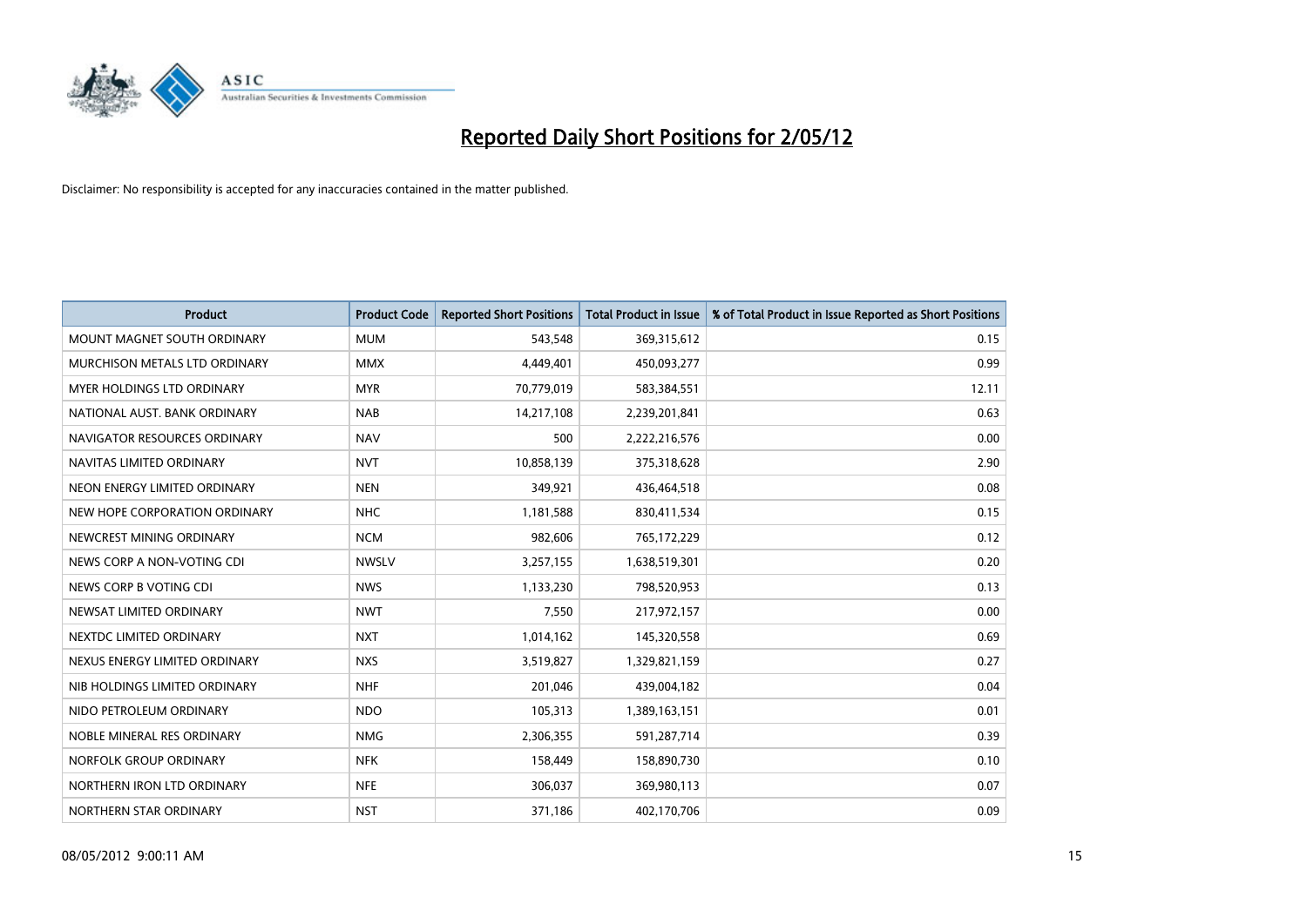

| <b>Product</b>                        | <b>Product Code</b> | <b>Reported Short Positions</b> | <b>Total Product in Issue</b> | % of Total Product in Issue Reported as Short Positions |
|---------------------------------------|---------------------|---------------------------------|-------------------------------|---------------------------------------------------------|
| NORWEST ENERGY NL ORDINARY            | <b>NWE</b>          | 500,000                         | 874,183,192                   | 0.06                                                    |
| NRW HOLDINGS LIMITED ORDINARY         | <b>NWH</b>          | 1,699,065                       | 278,888,011                   | 0.62                                                    |
| NUCOAL RESOURCES LTD ORDINARY         | <b>NCR</b>          | 88,822                          | 768,612,354                   | 0.01                                                    |
| NUFARM LIMITED ORDINARY               | <b>NUF</b>          | 5,307,449                       | 262,142,247                   | 2.03                                                    |
| OAKTON LIMITED ORDINARY               | <b>OKN</b>          | 344,693                         | 93,800,235                    | 0.37                                                    |
| OCEANAGOLD CORP. CHESS DEPOSITARY INT | <b>OGC</b>          | 870,209                         | 262,834,376                   | 0.33                                                    |
| OIL SEARCH LTD ORDINARY               | OSH                 | 9,571,525                       | 1,328,845,714                 | 0.72                                                    |
| OM HOLDINGS LIMITED ORDINARY          | OMH                 | 5,125,249                       | 604,105,150                   | 0.83                                                    |
| <b>ONESTEEL LIMITED ORDINARY</b>      | OST                 | 22,162,407                      | 1,345,665,626                 | 1.63                                                    |
| OPUS GROUP LTD ORDINARY               | OPG                 | 1,250                           | 53,678,177                    | 0.00                                                    |
| ORICA LIMITED ORDINARY                | ORI                 | 4,051,661                       | 365,007,037                   | 1.10                                                    |
| ORIGIN ENERGY ORDINARY                | <b>ORG</b>          | 8,555,865                       | 1,089,449,017                 | 0.77                                                    |
| OROCOBRE LIMITED ORDINARY             | <b>ORE</b>          | 77,343                          | 103,195,029                   | 0.07                                                    |
| OROTONGROUP LIMITED ORDINARY          | ORL                 | 15,685                          | 40,880,902                    | 0.02                                                    |
| OZ MINERALS ORDINARY                  | OZL                 | 4,680,828                       | 310,331,740                   | 1.51                                                    |
| PACIFIC BRANDS ORDINARY               | <b>PBG</b>          | 3,726,318                       | 912,915,695                   | 0.40                                                    |
| PALADIN ENERGY LTD ORDINARY           | <b>PDN</b>          | 60,614,012                      | 835,645,290                   | 7.24                                                    |
| PAN PACIFIC PETROL. ORDINARY          | <b>PPP</b>          | 7,750                           | 588,612,110                   | 0.00                                                    |
| PANAUST LIMITED ORDINARY              | <b>PNA</b>          | 1,631,403                       | 602,479,854                   | 0.29                                                    |
| PANORAMIC RESOURCES ORDINARY          | PAN                 | 1,522,159                       | 207,050,710                   | 0.73                                                    |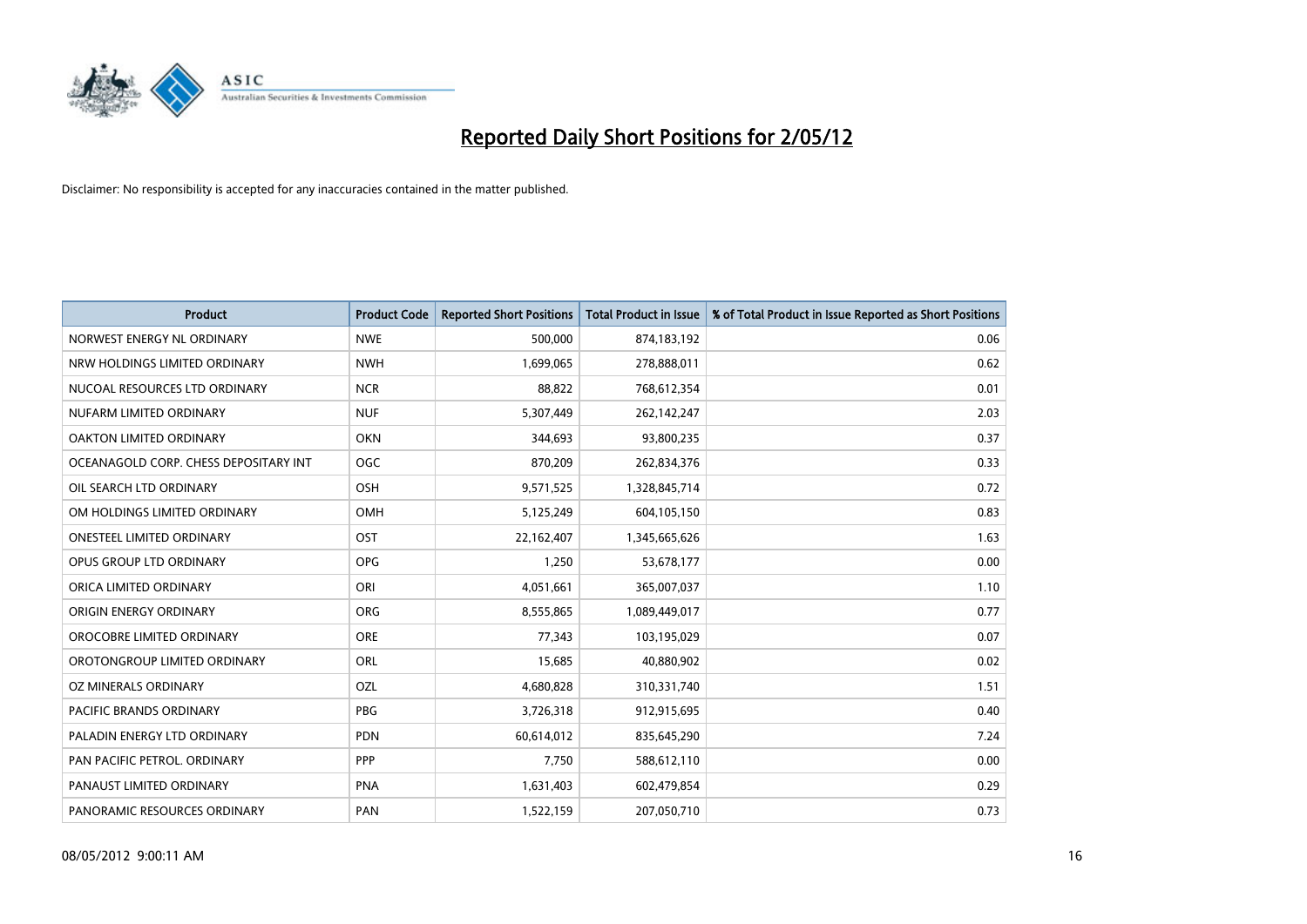

| <b>Product</b>                      | <b>Product Code</b> | <b>Reported Short Positions</b> | <b>Total Product in Issue</b> | % of Total Product in Issue Reported as Short Positions |
|-------------------------------------|---------------------|---------------------------------|-------------------------------|---------------------------------------------------------|
| PAPERLINX LIMITED ORDINARY          | <b>PPX</b>          | 1,522,831                       | 609,280,761                   | 0.25                                                    |
| PAPILLON RES LTD ORDINARY           | <b>PIR</b>          | 159,205                         | 243,162,019                   | 0.05                                                    |
| PEET LIMITED ORDINARY               | <b>PPC</b>          | 342,584                         | 320,170,604                   | 0.11                                                    |
| PENINSULA ENERGY LTD ORDINARY       | <b>PEN</b>          | 4,330,564                       | 2,158,673,847                 | 0.20                                                    |
| PERILYA LIMITED ORDINARY            | PEM                 | 402,800                         | 769,316,426                   | 0.05                                                    |
| PERPETUAL LIMITED ORDINARY          | PPT                 | 2,010,495                       | 41,980,678                    | 4.80                                                    |
| PERSEUS MINING LTD ORDINARY         | PRU                 | 9,224,365                       | 457,962,088                   | 2.00                                                    |
| PHARMAXIS LTD ORDINARY              | <b>PXS</b>          | 3,433,430                       | 305,890,989                   | 1.13                                                    |
| PHOSPHAGENICS LTD. ORDINARY         | <b>POH</b>          | 96,072                          | 1,017,565,957                 | 0.01                                                    |
| PLATINUM ASSET ORDINARY             | <b>PTM</b>          | 8,956,031                       | 561,347,878                   | 1.60                                                    |
| PLATINUM AUSTRALIA ORDINARY         | <b>PLA</b>          | 387,903                         | 504,968,043                   | 0.07                                                    |
| PMI GOLD CORP CDI 1:1               | <b>PVM</b>          | 112,544                         | 58,931,262                    | 0.19                                                    |
| PMP LIMITED ORDINARY                | <b>PMP</b>          | 224,895                         | 323,781,124                   | 0.07                                                    |
| PREMIER INVESTMENTS ORDINARY        | <b>PMV</b>          | 387,710                         | 155,260,377                   | 0.24                                                    |
| PRIMA BIOMED LTD ORDINARY           | <b>PRR</b>          | 6,343,998                       | 1,066,063,388                 | 0.59                                                    |
| PRIMARY HEALTH CARE ORDINARY        | <b>PRY</b>          | 13,737,577                      | 501,717,314                   | 2.73                                                    |
| PRIMEAG AUSTRALIA ORDINARY          | PAG                 | 154,987                         | 266,394,444                   | 0.06                                                    |
| PROGRAMMED ORDINARY                 | <b>PRG</b>          | 282,645                         | 118,173,778                   | 0.23                                                    |
| <b>QANTAS AIRWAYS ORDINARY</b>      | QAN                 | 16,351,898                      | 2,265,123,620                 | 0.72                                                    |
| <b>OBE INSURANCE GROUP ORDINARY</b> | <b>OBE</b>          | 32,447,551                      | 1,181,682,557                 | 2.74                                                    |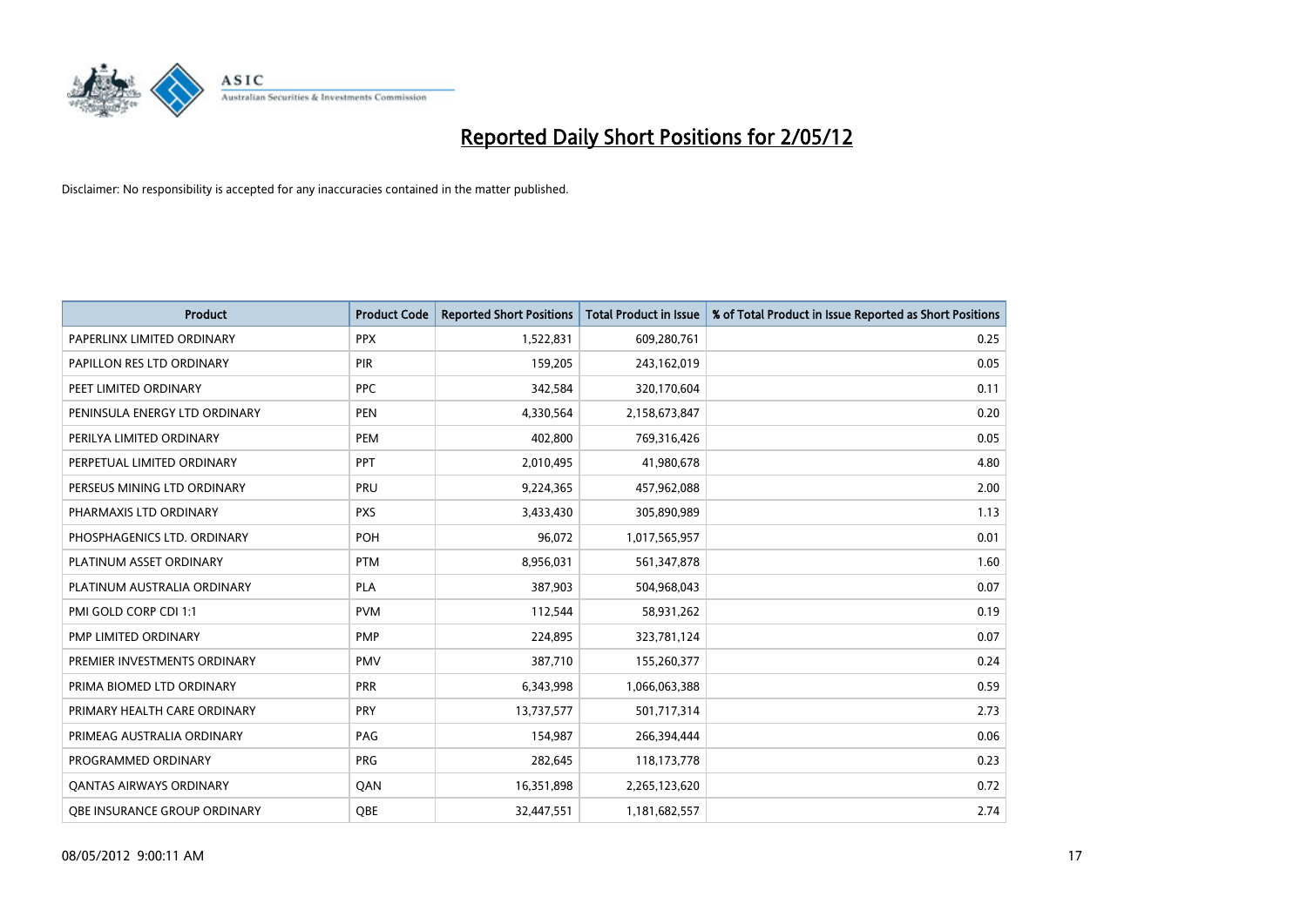

| <b>Product</b>                      | <b>Product Code</b> | <b>Reported Short Positions</b> | <b>Total Product in Issue</b> | % of Total Product in Issue Reported as Short Positions |
|-------------------------------------|---------------------|---------------------------------|-------------------------------|---------------------------------------------------------|
| OR NATIONAL LIMITED ORDINARY        | <b>ORN</b>          | 13,420,415                      | 2,440,000,000                 | 0.56                                                    |
| ORXPHARMA LTD ORDINARY              | <b>QRX</b>          | 483,362                         | 144,539,706                   | 0.33                                                    |
| QUBE LOGISTICS HLDG ORDINARY        | <b>QUB</b>          | 1,542,256                       | 909,407,185                   | 0.16                                                    |
| RAMELIUS RESOURCES ORDINARY         | <b>RMS</b>          | 2,152,960                       | 335,775,519                   | 0.64                                                    |
| RAMSAY HEALTH CARE ORDINARY         | <b>RHC</b>          | 2,279,666                       | 202,081,252                   | 1.13                                                    |
| <b>RCR TOMLINSON ORDINARY</b>       | <b>RCR</b>          | 33,919                          | 133,993,971                   | 0.03                                                    |
| <b>REA GROUP ORDINARY</b>           | <b>REA</b>          | 385,477                         | 131,714,699                   | 0.29                                                    |
| REAL ESTATE CAPITAL UNIT            | <b>RCU</b>          | 16,523                          | 101,014,072                   | 0.02                                                    |
| <b>RECKON LIMITED ORDINARY</b>      | <b>RKN</b>          | 825,324                         | 129,588,015                   | 0.64                                                    |
| <b>RED 5 LIMITED ORDINARY</b>       | <b>RED</b>          | 12,286                          | 135,488,008                   | 0.00                                                    |
| RED FORK ENERGY ORDINARY            | <b>RFE</b>          | 10,000                          | 310,229,853                   | 0.00                                                    |
| REDBANK ENERGY LTD ORDINARY         | AEJ                 | 19                              | 786,287                       | 0.00                                                    |
| REDFLEX HOLDINGS ORDINARY           | <b>RDF</b>          | $\overline{2}$                  | 110,345,599                   | 0.00                                                    |
| REGIONAL EXPRESS ORDINARY           | <b>REX</b>          | 10,000                          | 121,254,902                   | 0.01                                                    |
| <b>REGIS RESOURCES ORDINARY</b>     | <b>RRL</b>          | 1,455,269                       | 450,912,907                   | 0.34                                                    |
| RENAISSANCE MINERALS ORDINARY       | <b>RNS</b>          | 2,250,000                       | 108,900,001                   | 2.06                                                    |
| RESMED INC CDI 10:1                 | <b>RMD</b>          | 9,978,609                       | 1,556,242,300                 | 0.62                                                    |
| <b>RESOLUTE MINING ORDINARY</b>     | <b>RSG</b>          | 624,439                         | 653,224,010                   | 0.09                                                    |
| <b>RESOURCE GENERATION ORDINARY</b> | <b>RES</b>          | 173                             | 262,895,652                   | 0.00                                                    |
| RETAIL FOOD GROUP ORDINARY          | <b>RFG</b>          | 26,960                          | 108,422,615                   | 0.03                                                    |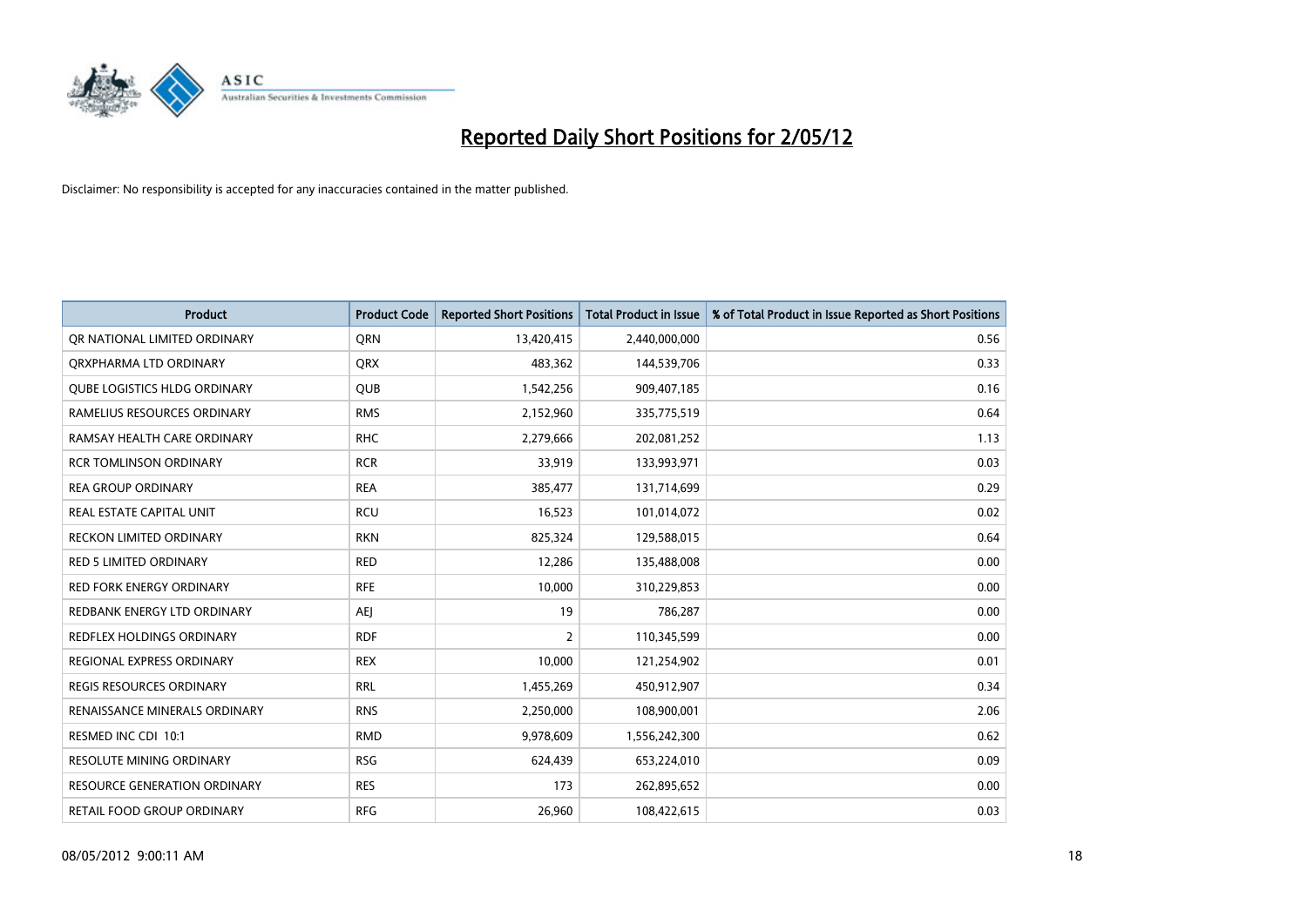

| <b>Product</b>                | <b>Product Code</b> | <b>Reported Short Positions</b> | <b>Total Product in Issue</b> | % of Total Product in Issue Reported as Short Positions |
|-------------------------------|---------------------|---------------------------------|-------------------------------|---------------------------------------------------------|
| REVERSE CORP LIMITED ORDINARY | <b>REF</b>          | 100                             | 92,382,175                    | 0.00                                                    |
| REX MINERALS LIMITED ORDINARY | <b>RXM</b>          | 811,217                         | 176,447,284                   | 0.45                                                    |
| RHG LIMITED ORDINARY          | <b>RHG</b>          | 36,083                          | 308,483,177                   | 0.01                                                    |
| RIALTO ENERGY ORDINARY        | <b>RIA</b>          | 1,243,614                       | 671,347,392                   | 0.18                                                    |
| RIDLEY CORPORATION ORDINARY   | <b>RIC</b>          | 134,491                         | 307,817,071                   | 0.05                                                    |
| RIO TINTO LIMITED ORDINARY    | <b>RIO</b>          | 20,933,824                      | 435,758,720                   | 4.79                                                    |
| ROC OIL COMPANY ORDINARY      | <b>ROC</b>          | 2,827,315                       | 682,506,352                   | 0.42                                                    |
| RURALCO HOLDINGS ORDINARY     | <b>RHL</b>          | 12,000                          | 55,019,284                    | 0.02                                                    |
| SAI GLOBAL LIMITED ORDINARY   | SAI                 | 3,376,680                       | 204,354,836                   | 1.66                                                    |
| SALMAT LIMITED ORDINARY       | <b>SLM</b>          | 1,703,587                       | 159,802,174                   | 1.06                                                    |
| SAMSON OIL & GAS LTD ORDINARY | SSN                 | 2,767,108                       | 1,759,875,827                 | 0.15                                                    |
| SANDFIRE RESOURCES ORDINARY   | <b>SFR</b>          | 2,306,425                       | 151,158,635                   | 1.51                                                    |
| <b>SANTOS LTD ORDINARY</b>    | <b>STO</b>          | 6,183,715                       | 952,773,666                   | 0.65                                                    |
| SARACEN MINERAL ORDINARY      | SAR                 | 1,515,579                       | 594,474,340                   | 0.27                                                    |
| SEDGMAN LIMITED ORDINARY      | <b>SDM</b>          | 34,944                          | 214,292,930                   | 0.01                                                    |
| SEEK LIMITED ORDINARY         | <b>SEK</b>          | 10,946,045                      | 337,101,307                   | 3.26                                                    |
| SENEX ENERGY LIMITED ORDINARY | SXY                 | 1,886,986                       | 923,847,416                   | 0.20                                                    |
| SERVCORP LIMITED ORDINARY     | <b>SRV</b>          | 16,440                          | 98,440,807                    | 0.02                                                    |
| SERVICE STREAM ORDINARY       | <b>SSM</b>          | 400                             | 283,418,867                   | 0.00                                                    |
| SEVEN GROUP HOLDINGS ORDINARY | <b>SVW</b>          | 809,454                         | 307,410,281                   | 0.26                                                    |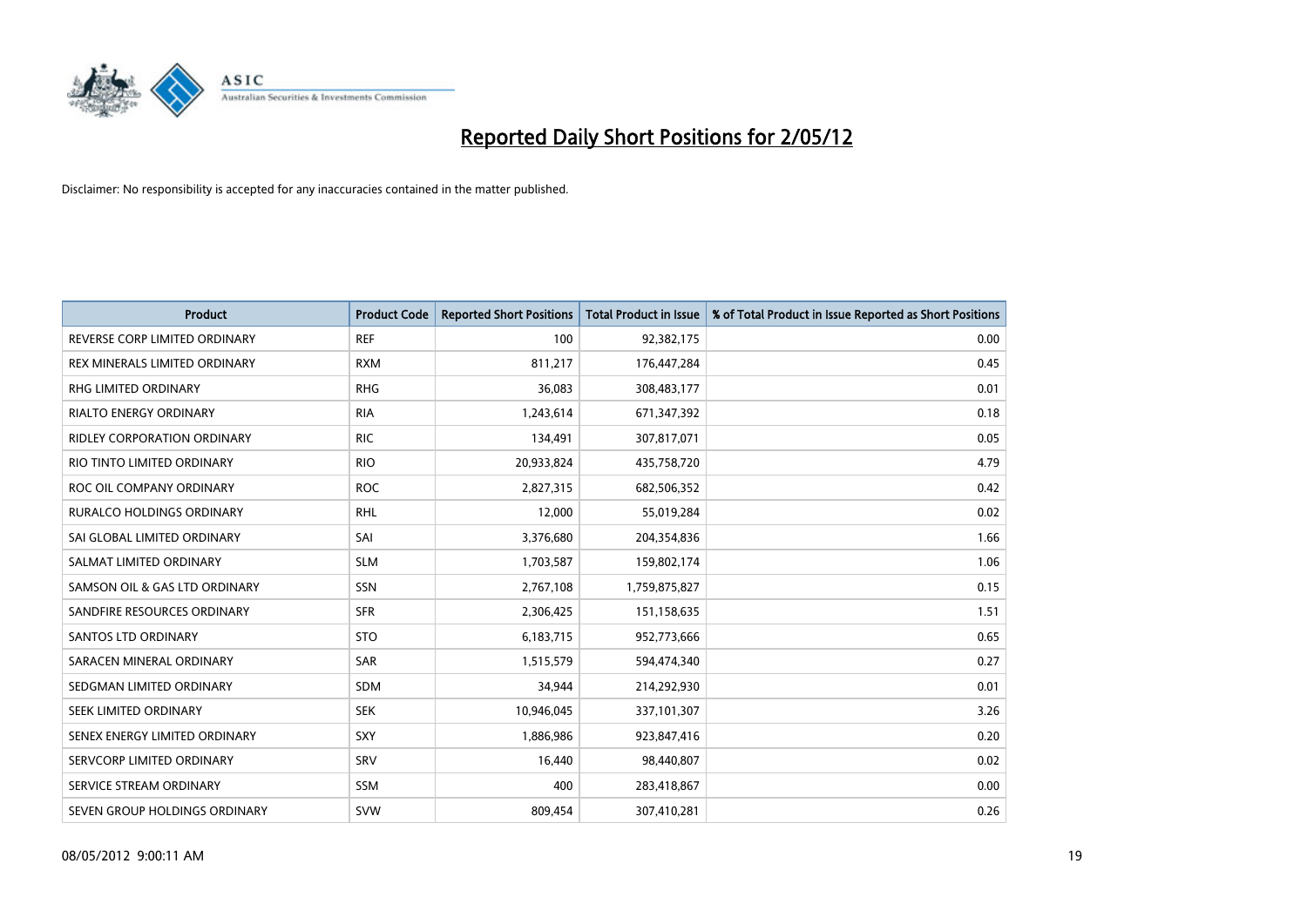

| <b>Product</b>                           | <b>Product Code</b> | <b>Reported Short Positions</b> | <b>Total Product in Issue</b> | % of Total Product in Issue Reported as Short Positions |
|------------------------------------------|---------------------|---------------------------------|-------------------------------|---------------------------------------------------------|
| SEVEN WEST MEDIA LTD ORDINARY            | <b>SWM</b>          | 13,241,378                      | 666,105,054                   | 2.00                                                    |
| SIERRA MINING ORDINARY                   | <b>SRM</b>          | 137,647                         | 232,854,663                   | 0.06                                                    |
| SIGMA PHARMACEUTICAL ORDINARY            | <b>SIP</b>          | 5,994,482                       | 1,181,236,748                 | 0.52                                                    |
| SIHAYO GOLD LIMITED ORDINARY             | SIH                 | 100,000                         | 705,211,146                   | 0.01                                                    |
| SILEX SYSTEMS ORDINARY                   | <b>SLX</b>          | 674,067                         | 170,143,997                   | 0.39                                                    |
| SILVER LAKE RESOURCE ORDINARY            | <b>SLR</b>          | 1,881,839                       | 220,264,064                   | 0.85                                                    |
| SIMS METAL MGMT LTD ORDINARY             | SGM                 | 8,461,521                       | 205,856,443                   | 4.10                                                    |
| SINGAPORE TELECOMM. CHESS DEPOSITARY INT | SGT                 | 6,491,939                       | 165,074,137                   | 3.94                                                    |
| SIRTEX MEDICAL ORDINARY                  | <b>SRX</b>          | 5,101                           | 55,768,136                    | 0.01                                                    |
| SKILLED GROUP LTD ORDINARY               | <b>SKE</b>          | 17,580                          | 233,487,276                   | 0.00                                                    |
| SKY CITY ENTERTAIN. ORDINARY             | <b>SKC</b>          | 715,101                         | 576,958,340                   | 0.12                                                    |
| <b>SLATER &amp; GORDON ORDINARY</b>      | SGH                 | 3,680                           | 151,732,093                   | 0.00                                                    |
| SMS MANAGEMENT, ORDINARY                 | <b>SMX</b>          | 606,406                         | 68,290,180                    | 0.89                                                    |
| SONIC HEALTHCARE ORDINARY                | <b>SHL</b>          | 6,417,143                       | 389,969,875                   | 1.66                                                    |
| SOUL PATTINSON (W.H) ORDINARY            | SOL                 | 12,101                          | 239,395,320                   | 0.01                                                    |
| SOUTH BOULDER MINES ORDINARY             | <b>STB</b>          | 101,065                         | 116,232,826                   | 0.08                                                    |
| SP AUSNET STAPLED SECURITIES             | <b>SPN</b>          | 1,140,082                       | 2,896,219,682                 | 0.02                                                    |
| SPARK INFRASTRUCTURE STAPLED NOTE & UNIT | SKI                 | 76,941,503                      | 1,326,734,264                 | 5.81                                                    |
| SPDR 200 FUND ETF UNITS                  | <b>STW</b>          | 1,100                           | 51,438,531                    | 0.00                                                    |
| SPECIALTY FASHION ORDINARY               | <b>SFH</b>          | 2,099,171                       | 192,086,121                   | 1.09                                                    |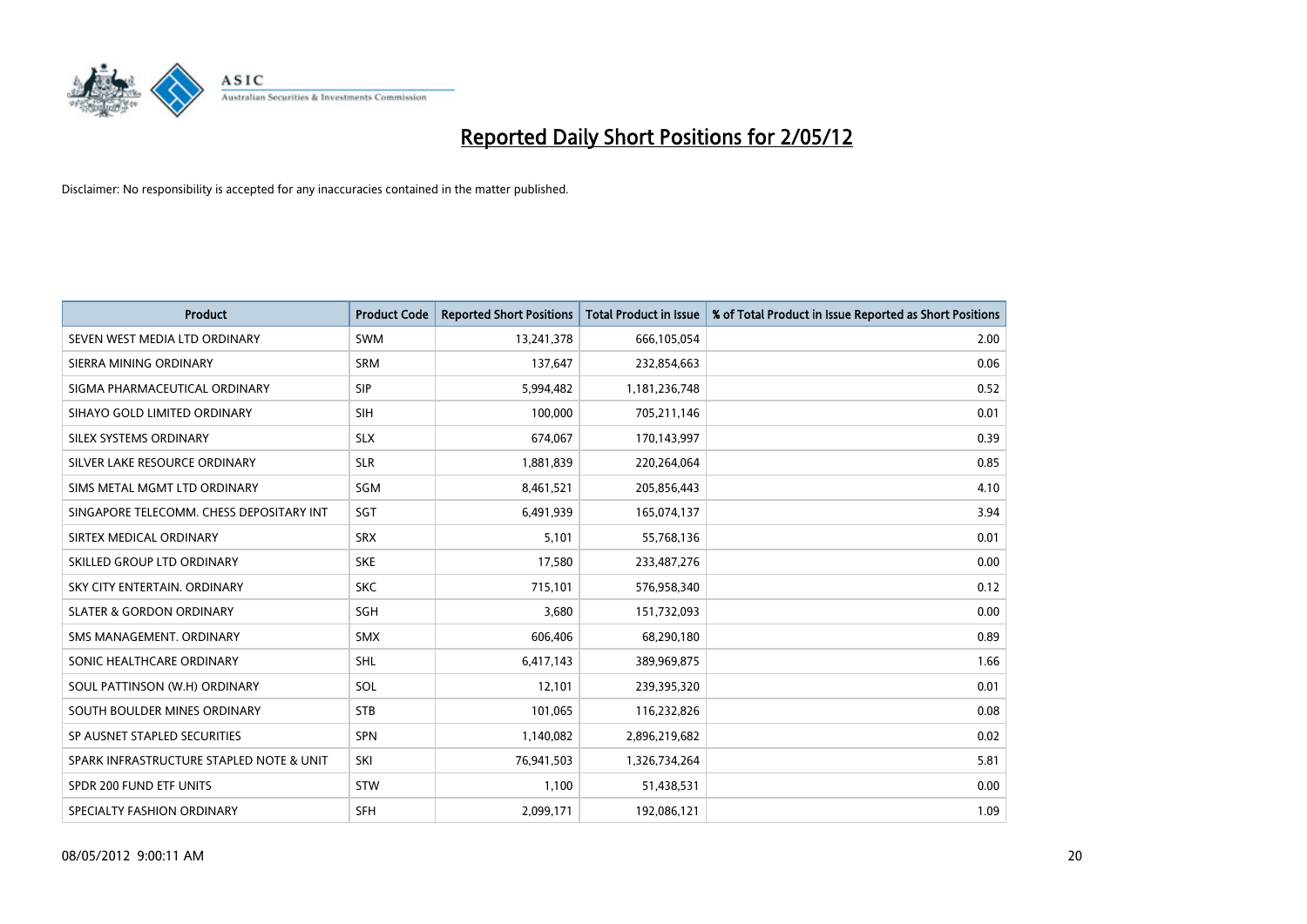

| <b>Product</b>                   | <b>Product Code</b> | <b>Reported Short Positions</b> | <b>Total Product in Issue</b> | % of Total Product in Issue Reported as Short Positions |
|----------------------------------|---------------------|---------------------------------|-------------------------------|---------------------------------------------------------|
| SPOTLESS GROUP LTD ORDINARY      | <b>SPT</b>          | 559,815                         | 265,746,161                   | 0.21                                                    |
| ST BARBARA LIMITED ORDINARY      | SBM                 | 9,222,549                       | 325,615,389                   | 2.83                                                    |
| STANMORE COAL LTD ORDINARY       | <b>SMR</b>          | 43,936                          | 160,180,221                   | 0.03                                                    |
| STARPHARMA HOLDINGS ORDINARY     | SPL                 | 1,584,927                       | 280,802,451                   | 0.57                                                    |
| STHN CROSS MEDIA ORDINARY        | <b>SXL</b>          | 4,017,722                       | 704,594,449                   | 0.57                                                    |
| STOCKLAND UNITS/ORD STAPLED      | SGP                 | 20,353,828                      | 2,229,965,810                 | 0.91                                                    |
| STRAITS RES LTD. ORDINARY        | <b>SRQ</b>          | 168,640                         | 408,129,474                   | 0.04                                                    |
| STRIKE ENERGY LTD ORDINARY       | <b>STX</b>          | 228,463                         | 542,653,495                   | 0.05                                                    |
| STW COMMUNICATIONS ORDINARY      | SGN                 | 38,427                          | 362,798,351                   | 0.01                                                    |
| SUNCORP GROUP LTD ORDINARY       | <b>SUN</b>          | 12,087,067                      | 1,286,600,980                 | 0.92                                                    |
| SUNDANCE ENERGY ORDINARY         | <b>SEA</b>          | 472,274                         | 277,098,474                   | 0.17                                                    |
| SUNDANCE RESOURCES ORDINARY      | SDL                 | 8,393,371                       | 2,933,534,505                 | 0.29                                                    |
| SUNLAND GROUP LTD ORDINARY       | <b>SDG</b>          | 91,510                          | 201,578,526                   | 0.05                                                    |
| SUPER RET REP LTD ORDINARY       | SUL                 | 1,027,586                       | 196,152,971                   | 0.52                                                    |
| SYD AIRPORT STAPLED US PROHIBIT. | <b>SYD</b>          | 7,732,020                       | 1,861,210,782                 | 0.41                                                    |
| TABCORP HOLDINGS LTD ORDINARY    | <b>TAH</b>          | 5,574,131                       | 730,113,969                   | 0.76                                                    |
| TANAMI GOLD NL ORDINARY          | <b>TAM</b>          | 195,825                         | 261,132,677                   | 0.08                                                    |
| TAP OIL LIMITED ORDINARY         | <b>TAP</b>          | 1,461,972                       | 241,295,311                   | 0.61                                                    |
| TASSAL GROUP LIMITED ORDINARY    | <b>TGR</b>          | 53,835                          | 146,304,404                   | 0.02                                                    |
| <b>TATTS GROUP LTD ORDINARY</b>  | <b>TTS</b>          | 10,964,088                      | 1,362,919,733                 | 0.82                                                    |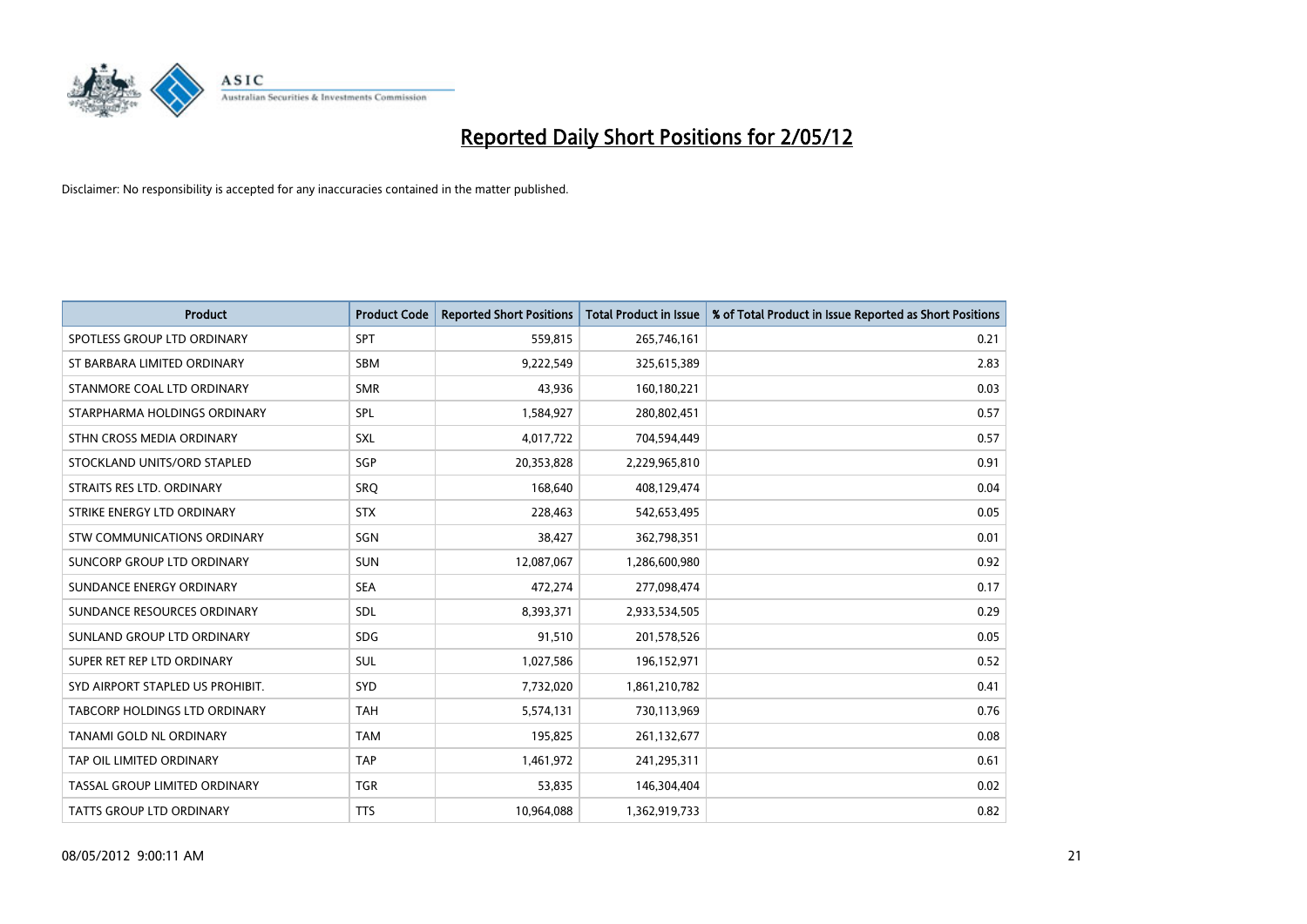

| <b>Product</b>                       | <b>Product Code</b> | <b>Reported Short Positions</b> | <b>Total Product in Issue</b> | % of Total Product in Issue Reported as Short Positions |
|--------------------------------------|---------------------|---------------------------------|-------------------------------|---------------------------------------------------------|
| <b>TECHNOLOGY ONE ORDINARY</b>       | <b>TNE</b>          | 10,484                          | 304,910,455                   | 0.00                                                    |
| TELECOM CORPORATION ORDINARY         | <b>TEL</b>          | 15,495,091                      | 1,930,043,981                 | 0.80                                                    |
| <b>TELSTRA CORPORATION, ORDINARY</b> | <b>TLS</b>          | 39,713,075                      | 12,443,074,357                | 0.31                                                    |
| TEN NETWORK HOLDINGS ORDINARY        | <b>TEN</b>          | 62,466,369                      | 1,045,236,720                 | 5.96                                                    |
| TERANGA GOLD CORP CDI 1:1            | <b>TGZ</b>          | 243,682                         | 156, 191, 477                 | 0.14                                                    |
| TEXON PETROLEUM LTD ORDINARY         | <b>TXN</b>          | 22,922                          | 245,039,848                   | 0.01                                                    |
| TFS CORPORATION LTD ORDINARY         | <b>TFC</b>          | 207,942                         | 279,621,829                   | 0.07                                                    |
| THAKRAL HOLDINGS GRP ORDINARY/UNIT   | <b>THG</b>          | 164                             | 585,365,014                   | 0.00                                                    |
| THE REJECT SHOP ORDINARY             | <b>TRS</b>          | 1,559,410                       | 26,071,170                    | 6.00                                                    |
| THINKSMART LIMITED ORDINARY          | <b>TSM</b>          | 175,000                         | 156,005,431                   | 0.11                                                    |
| THORN GROUP LIMITED ORDINARY         | <b>TGA</b>          | 213,604                         | 146,374,703                   | 0.15                                                    |
| <b>TIGER RESOURCES ORDINARY</b>      | <b>TGS</b>          | 2,447,402                       | 673,470,269                   | 0.36                                                    |
| <b>TISHMAN SPEYER UNITS</b>          | <b>TSO</b>          | 40,786                          | 338,440,904                   | 0.01                                                    |
| TOLL HOLDINGS LTD ORDINARY           | TOL                 | 24,580,947                      | 717,133,875                   | 3.40                                                    |
| <b>TOX FREE SOLUTIONS ORDINARY</b>   | <b>TOX</b>          | 14,724                          | 114,668,108                   | 0.00                                                    |
| TPG TELECOM LIMITED ORDINARY         | <b>TPM</b>          | 2,641,616                       | 793,808,141                   | 0.34                                                    |
| <b>TRADE ME GROUP ORDINARY</b>       | <b>TME</b>          | 340,031                         | 395,745,510                   | 0.09                                                    |
| TRANSFIELD SERVICES ORDINARY         | <b>TSE</b>          | 4,164,723                       | 531,933,468                   | 0.79                                                    |
| TRANSPACIFIC INDUST, ORDINARY        | <b>TPI</b>          | 3,348,107                       | 1,578,209,025                 | 0.21                                                    |
| TRANSURBAN GROUP TRIPLE STAPLED SEC. | TCL                 | 5,662,617                       | 1,458,321,112                 | 0.37                                                    |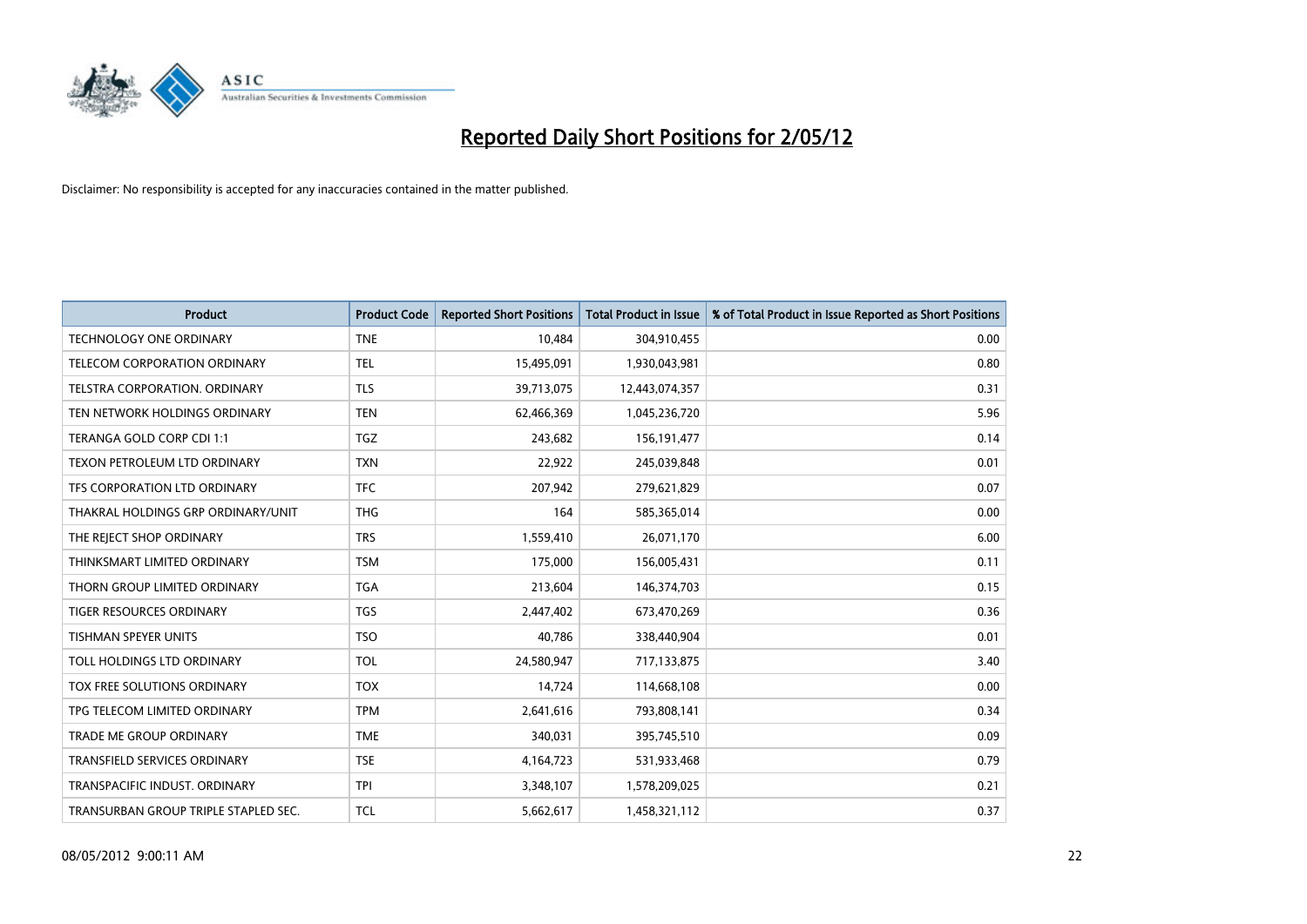

| <b>Product</b>                         | <b>Product Code</b> | <b>Reported Short Positions</b> | <b>Total Product in Issue</b> | % of Total Product in Issue Reported as Short Positions |
|----------------------------------------|---------------------|---------------------------------|-------------------------------|---------------------------------------------------------|
| TREASURY WINE ESTATE ORDINARY          | <b>TWE</b>          | 16,219,142                      | 647,227,144                   | 2.50                                                    |
| TROY RESOURCES LTD ORDINARY            | <b>TRY</b>          | 860,378                         | 89,296,649                    | 0.94                                                    |
| <b>UGL LIMITED ORDINARY</b>            | UGL                 | 5,287,325                       | 166,315,038                   | 3.20                                                    |
| UNILIFE CORPORATION CDI 6:1            | <b>UNS</b>          | 211,168                         | 262,492,566                   | 0.08                                                    |
| UXC LIMITED ORDINARY                   | <b>UXC</b>          | 455,690                         | 305,034,291                   | 0.15                                                    |
| <b>VENTURE MINERALS ORDINARY</b>       | <b>VMS</b>          | 29,439                          | 232,468,592                   | 0.01                                                    |
| VIRGIN AUS HLDG LTD ORDINARY           | <b>VAH</b>          | 3,649,582                       | 2,210,197,600                 | 0.16                                                    |
| VNGD ALL-WORLD EX-US CDI 1:1           | <b>VEU</b>          | 3,711                           | 990,776                       | 0.37                                                    |
| VNGD US TOTAL MARKET CDI 1:1           | <b>VTS</b>          | 1,873                           | 912,993                       | 0.21                                                    |
| WAH NAM INT HLDG LTD ORDINARY          | <b>WNI</b>          | 99,684                          | 6,574,826,673                 | 0.00                                                    |
| WATPAC LIMITED ORDINARY                | <b>WTP</b>          | 42,067                          | 184,332,526                   | 0.01                                                    |
| <b>WDS LIMITED ORDINARY</b>            | <b>WDS</b>          | $\overline{7}$                  | 144,740,614                   | 0.00                                                    |
| WEBJET LIMITED ORDINARY                | <b>WEB</b>          | 6,924                           | 72,348,080                    | 0.01                                                    |
| <b>WESFARMERS LIMITED ORDINARY</b>     | <b>WES</b>          | 31,366,880                      | 1,006,491,544                 | 3.10                                                    |
| WESFARMERS LIMITED PARTIALLY PROTECTED | <b>WESN</b>         | 72,304                          | 150,580,618                   | 0.05                                                    |
| <b>WESTERN AREAS NL ORDINARY</b>       | <b>WSA</b>          | 11,142,488                      | 179,735,899                   | 6.21                                                    |
| WESTFIELD GROUP ORD/UNIT STAPLED SEC   | <b>WDC</b>          | 11,566,035                      | 2,300,929,460                 | 0.48                                                    |
| WESTFIELD RETAIL TST UNIT STAPLED      | <b>WRT</b>          | 53,608,988                      | 3,054,166,195                 | 1.75                                                    |
| WESTPAC BANKING CORP ORDINARY          | <b>WBC</b>          | 63,314,469                      | 3,054,178,115                 | 2.01                                                    |
| WHITE ENERGY COMPANY ORDINARY          | <b>WEC</b>          | 1,914,254                       | 322,974,494                   | 0.58                                                    |